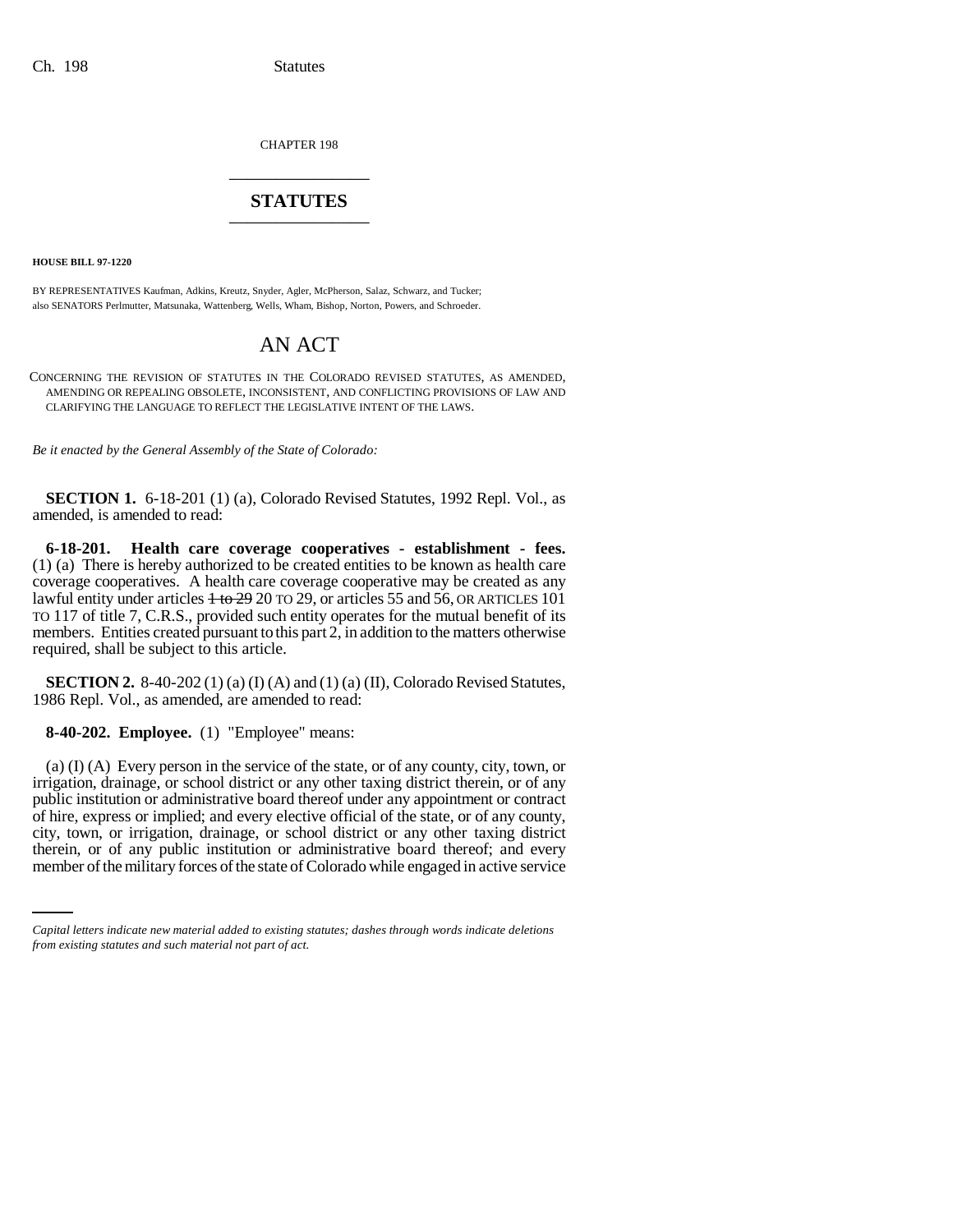on behalf of the state under orders from competent authority. Policemen and firemen FIREFIGHTERS who are regularly employed shall be deemed employees within the meaning of this paragraph (a), as shall also sheriffs and deputy sheriffs, regularly employed, and all persons called to serve upon any posse in pursuance of the provisions of section 30-10-516, C.R.S., during the period of their service upon such posse, and all members of volunteer fire departments, including any person ordered by the chief or a designee of the chief's at the scene of an emergency or during the period of an emergency to become a member of that department for the duration of an emergency, and to perform the duties of a fireman FIREFIGHTER, and only if the person who is so ordered reports any claim within ten days of the cessation of the emergency, volunteer rescue teams or groups, volunteer disaster teams, volunteer ambulance teams or groups, and volunteer search teams in any county, city, town, municipality, or legally organized fire protection district or ambulance district in the state of Colorado, and all members of the civil air patrol, Colorado wing, while said persons are actually performing duties as volunteer firemen FIREFIGHTERS or as members of such volunteer rescue teams or groups, volunteer disaster teams, volunteer ambulance teams or groups, or volunteer search teams or as members of the civil air patrol, Colorado wing, and while engaged in organized drills, practice, or training necessary or proper for the performance of such duties. Members of volunteer police departments, volunteer police reserves, and volunteer police teams or groups in any county, city, town, or municipality, while actually performing duties as volunteer police officers, may be deemed employees within the meaning of this paragraph (a) at the option of the governing body of such county or municipality.

(II) The rate of compensation of such persons accidentally injured, or, if killed, the rate of compensation for their dependents, while serving upon such posse or as volunteer firemen FIREFIGHTERS or as members of such volunteer police departments, volunteer police reserves, or volunteer police teams or groups or as members of such volunteer rescue teams or groups, volunteer disaster teams, volunteer ambulance teams or groups, or volunteer search teams or as members of the civil air patrol, Colorado wing, and of every nonsalaried person in the service of the state, or of any county, city, town, or irrigation, drainage, or school district therein, or of any public institution or administrative board thereof under any appointment or contract of hire, express or implied, including nonsalaried elective officials of the state, and of all members of the military forces of the state of Colorado shall be at the maximum rate provided by articles 40 to 47 of this title; except that this subparagraph (II) shall apply to an official described in sub-subparagraph (B) of subparagraph (I) of this paragraph (a) only if no statement exercising the option to exclude such official as an employee within the meaning of this paragraph (a) is in effect.

**SECTION 3.** 12-9-102 (19) and (22), Colorado Revised Statutes, 1991 Repl. Vol., are amended to read:

**12-9-102. Definitions.** As used in this article, unless the context otherwise requires:

(19) "Qualified organization" means any bona fide chartered branch, lodge, or chapter of a national or state organization or any bona fide religious, charitable, labor, fraternal, educational, voluntary firemen's FIREFIGHTERS', or veterans' organization operating without profit to its members which has been in existence continuously for a period of five years immediately prior to the making of an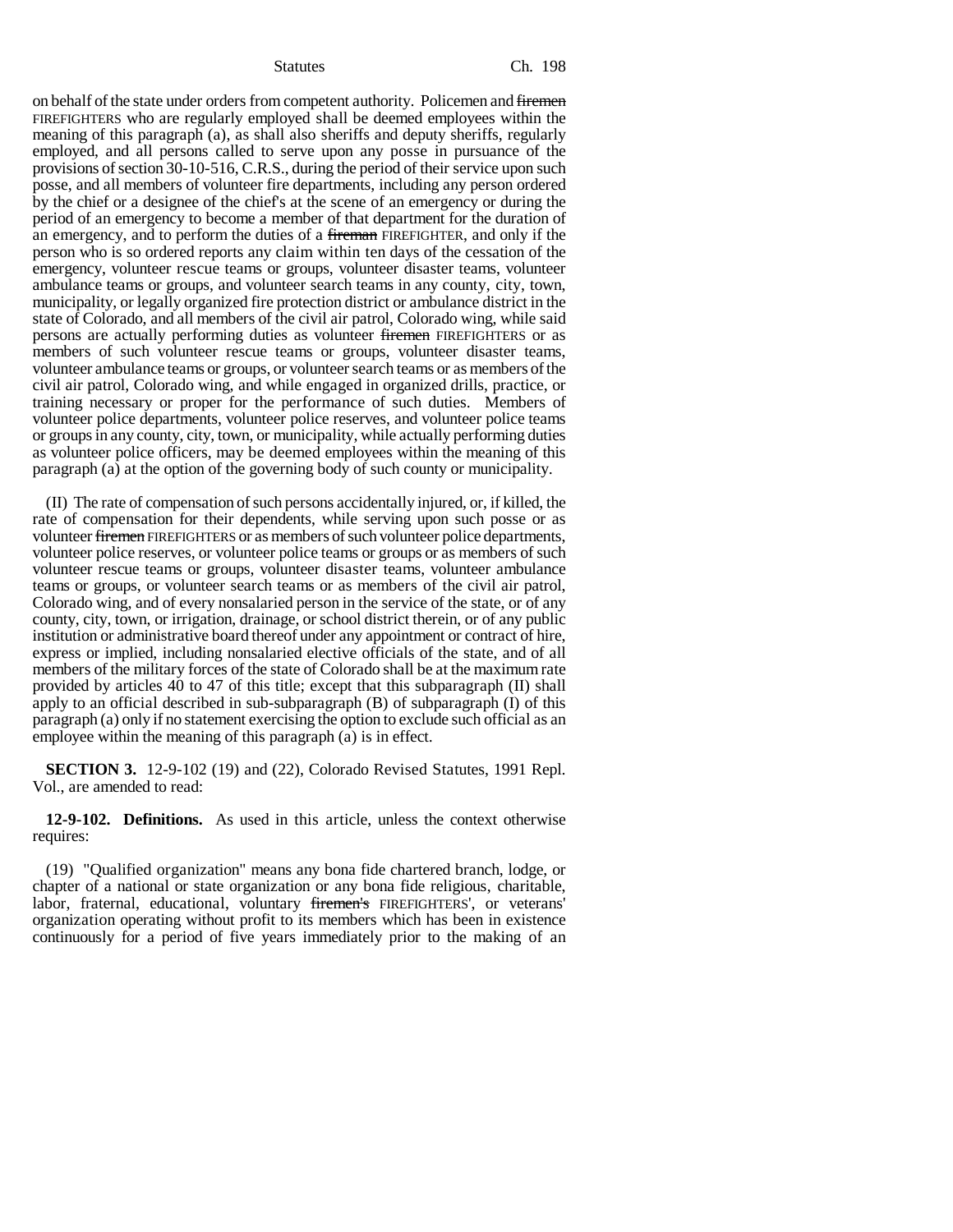application for a license under this article and which has had, during the entire five-year period, a dues-paying membership engaged in carrying out the objects of said corporation or organization, and the Colorado state fair authority.

(22) "Voluntary firemen's FIREFIGHTERS' organization" means any organization within this state, not for pecuniary profit, established by the state or any of its political subdivisions which has been in existence for five years prior to making application for a license under this article.

**SECTION 4.** 12-9-104 (1), Colorado Revised Statutes, 1991 Repl. Vol., is amended to read:

**12-9-104. Bingo-raffle license - fee.** (1) Any bona fide chartered branch, lodge, or chapter of a national or state organization or any bona fide religious, charitable, labor, fraternal, educational, voluntary firemen's FIREFIGHTERS', or veterans' organization or any association, successor, or combination of association and successor of any of the said organizations which operates without profit to its members and which has been in existence continuously for a period of five years immediately prior to the making of application for a bingo-raffle license under this article and has had during the entire five-year period dues-paying members engaged in carrying out the objects of said corporation or organization is eligible for a bingo-raffle license to be issued by the licensing authority under this article. In the event any license is revoked, the bingo-raffle licensee and holder thereof is not eligible to apply for another license under subsection (2) of this section until after the expiration of the period of one year from the date of such revocation.

**SECTION 5.** 12-9-105 (1) (b), Colorado Revised Statutes, 1991 Repl. Vol., is amended to read:

**12-9-105. Application for bingo-raffle license.** (1) Each applicant for a bingo-raffle license to be issued under the provisions of this section shall file with the licensing authority a written application in the form prescribed by the licensing authority, duly executed and verified, and in which shall be stated:

(b) Sufficient facts relating to its incorporation and organization to enable the licensing authority to determine whether or not it is a bona fide chartered branch, lodge, or chapter of a national or state organization or a bona fide religious, charitable, labor, fraternal, educational, voluntary firemen's FIREFIGHTERS', or veterans' organization which operates without profit to its members, has been in existence continuously for a period of five years immediately prior to the making of said application for such license, and has had during the entire five-year period dues-paying members engaged in carrying out the objectives of said applicant;

**SECTION 6.** 12-15-121, Colorado Revised Statutes, 1991 Repl. Vol., is repealed as follows:

**12-15-121. Repeal - review of functions.** Sections 12-15-102 to 12-15-113, 12-15-115, and 12-15-117 to 12-15-119 are repealed, effective July 1, 1994. Prior to such repeal, the licensing functions of the department shall be reviewed as provided for in section 24-34-104, C.R.S.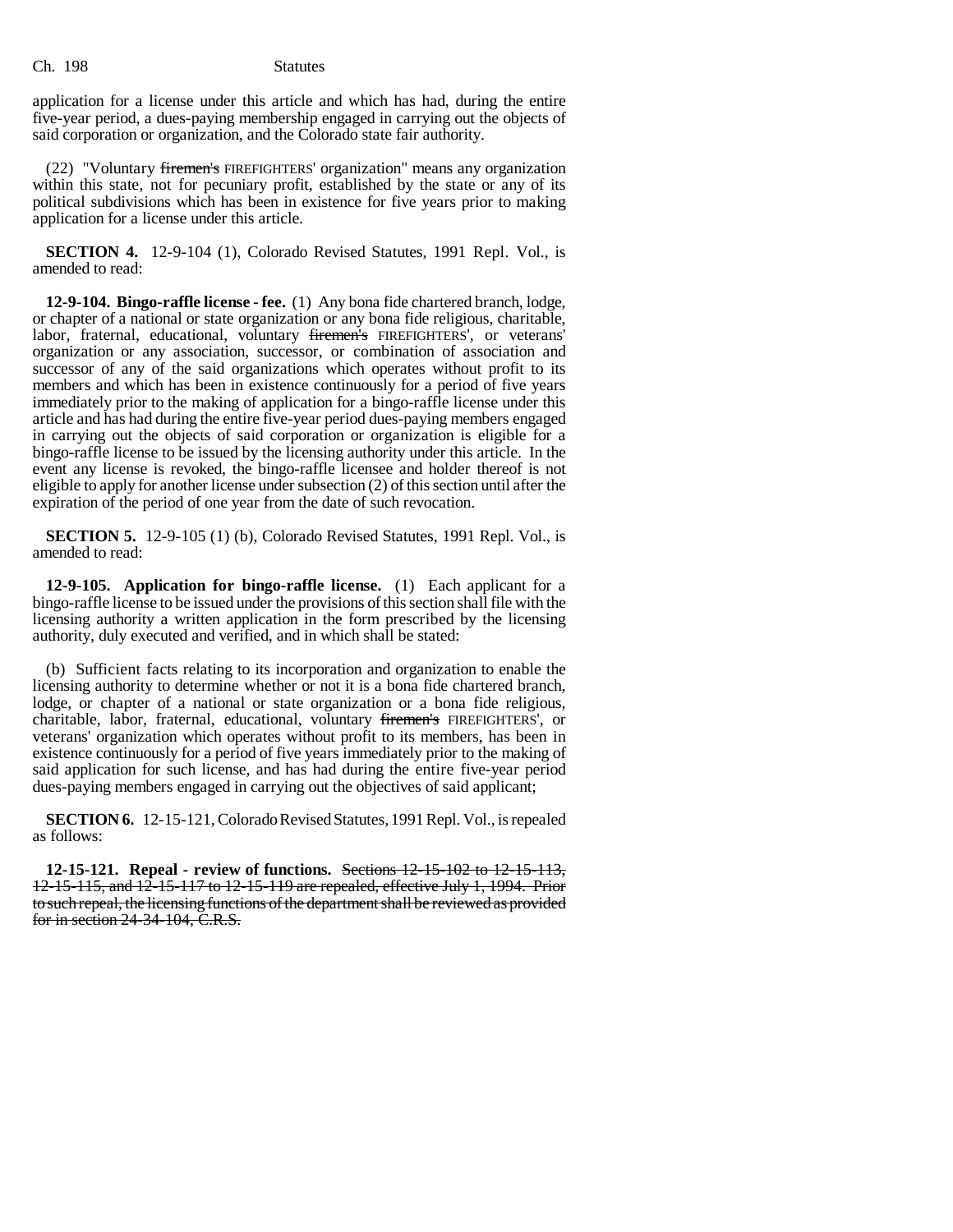**SECTION 7.** 12-35-104 (5), Colorado Revised Statutes, 1991 Repl. Vol., as amended, is amended to read:

**12-35-104. State board of dental examiners - subject to termination immunity - repeal of article.** (5) (a) The provisions of section 24-34-104, C.R.S., concerning the termination schedule for regulatory bodies of the state unless extended as provided in that section, are applicable to the state board of dental examiners created by this section. At the time of review by the joint legislative sunrise and sunset review committee, all functions, including the issuing of permits for administering anesthesia and the regulation of such administration of anesthesia, shall be reviewed.

(b) This article is repealed, effective  $\frac{\text{H}_v}{\text{H}_v}$  +  $\frac{1996}{\text{J}_v}$  JULY 1, 2003.

**SECTION 8.** 12-47.1-103 (11), Colorado Revised Statutes, 1991 Repl. Vol., is amended to read:

**12-47.1-103. Definitions.** As used in this article, unless the context otherwise requires:

(11) "Gaming employee" means any person employed by an operator or retailer hosting gaming to work directly with the gaming portion of such operator's or retailer's business, which person shall be twenty-one years of age or older and hold a support license. Persons deemed to be gaming employees shall include, but shall not be limited to, the following: Dealers; change and counting room personnel; cashiers; floormen; cage personnel; slot machine repairmen or mechanics; persons who accept or transport revenue from a slot, blackjack, or poker table drop or dropbox; security personnel; shift or pit bosses; shills; floor managers; supervisors; slot machine and slot booth personnel; any person involved in the handling, counting, collecting, or exchanging of money, property, checks, credit or any representative of value, including any coin, token, chip, cash premium, merchandise, redeemable game credits, or any other thing of value or payoff from any game, any gaming, or any gaming device; and such other persons as the commission shall by rule or regulation determine.

**SECTION 9.** 17-22.5-404 (2) (a) (I) and (3) (a) (V), Colorado Revised Statutes, 1986 Repl. Vol., as amended, are amended to read:

**17-22.5-404. Parole guidelines.** (2) (a) In considering offenders for parole, the board shall consider, but need not be limited to, the following factors:

(I) The testimony of the victim of the crime or a relative of the victim, if the victim has died, pursuant to section 17-22.5-106 17-2-214 (2) (a);

(3) (a) The board shall consider the following extraordinary aggravating circumstances when determining the conditions for parole and length of parole supervision when such aggravating circumstances show that an offender has a high risk of recidivism or a high risk of violence:

(V) The offender's conduct was directed at an active officer of the court or at an active or former judicial officer, prosecuting attorney, defense attorney, peace officer,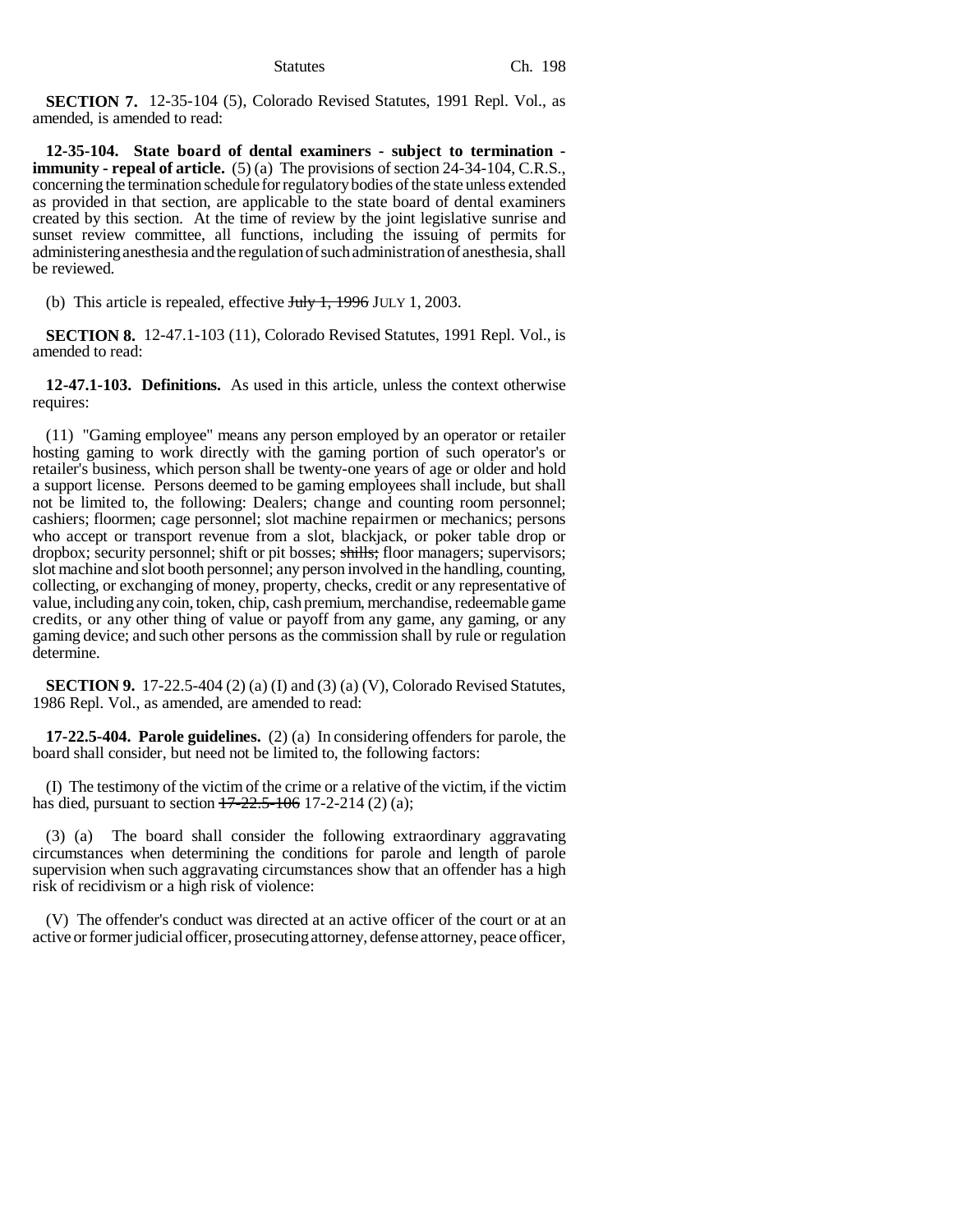correctional employee, or fireman FIREFIGHTER during or because of the exercise of his OR HER official duties.

**SECTION 10.** 17-24-106.6 (2.1) (c), Colorado Revised Statutes, 1986 Repl. Vol., as amended, is amended to read:

**17-24-106.6. Surplus and excess equipment and supplies.** (2.1) (c) For any chairs described in paragraph (b) of this subsection (2.1) not purchased by current or former members of the general assembly, the state historical society shall make efforts to place such chairs in the districts of the members. If the state historical society is unable to fund FIND suitable locations for such chairs, the society may dispose of such chairs in a manner befitting their historical significance.

**SECTION 11.** 18-1-105 (1) (b) (IV), Colorado Revised Statutes, 1986 Repl. Vol., as amended, is amended to read:

**18-1-105. Felonies classified - presumptive penalties.** (1) (b) (IV) If a person is convicted of assault in the first degree pursuant to section 18-3-202 or assault in the second degree pursuant to section 18-3-203 and the victim is a peace officer or fireman FIREFIGHTER engaged in the performance of his OR HER duties, as defined in section 18-1-106 (1.5) (b), notwithstanding the provisions of subparagraph (III) of paragraph (a) of this subsection  $(1)$  and subparagraph  $(II)$  of this paragraph  $(b)$ , the court shall sentence the person to a term of imprisonment. In addition to such term of imprisonment, the court may impose a fine on such person pursuant to subparagraph (III) of paragraph (a) of this subsection (1).

**SECTION 12.** 18-1-106 (1.5), Colorado Revised Statutes, 1986 Repl. Vol., as amended, is amended to read:

**18-1-106. Misdemeanors classified - penalties.** (1.5) (a) If a defendant is convicted of assault in the third degree pursuant to section 18-3-204 and the victim is a peace officer or fireman FIREFIGHTER engaged in the performance of his OR HER duties, notwithstanding the provisions of subsection (1) of this section, the court shall sentence the defendant to a term of imprisonment greater than the maximum sentence but no more than twice the maximum sentence authorized for the same crime when the victim is not a peace officer or fireman FIREFIGHTER engaged in the performance of his OR HER duties. In addition to such term of imprisonment, the court may impose a fine on the defendant pursuant to subsection (1) of this section.

(b) As used in this section, "peace officer or fireman FIREFIGHTER engaged in the performance of his OR HER duties" means a peace officer as defined in section 18-1-901 (3) (1) (I) or (3) (1) (II) or a fireman FIREFIGHTER as defined in section 18-3-201 (1) who is engaged or acting in, or who is present for the purpose of engaging or acting in, the performance of any duty, service, or function imposed, authorized, required, or permitted by law to be performed by a peace officer or **fireman** FIREFIGHTER, whether or not the peace officer or fireman FIREFIGHTER is within the territorial limits of his OR HER jurisdiction, if the peace officer or fireman FIREFIGHTER is in uniform or the person committing an assault upon or offense against or otherwise acting toward such peace officer or fireman FIREFIGHTER knows or reasonably should know that the victim is a peace officer or fireman FIREFIGHTER or if the peace officer or fireman FIREFIGHTER is intentionally assaulted in retaliation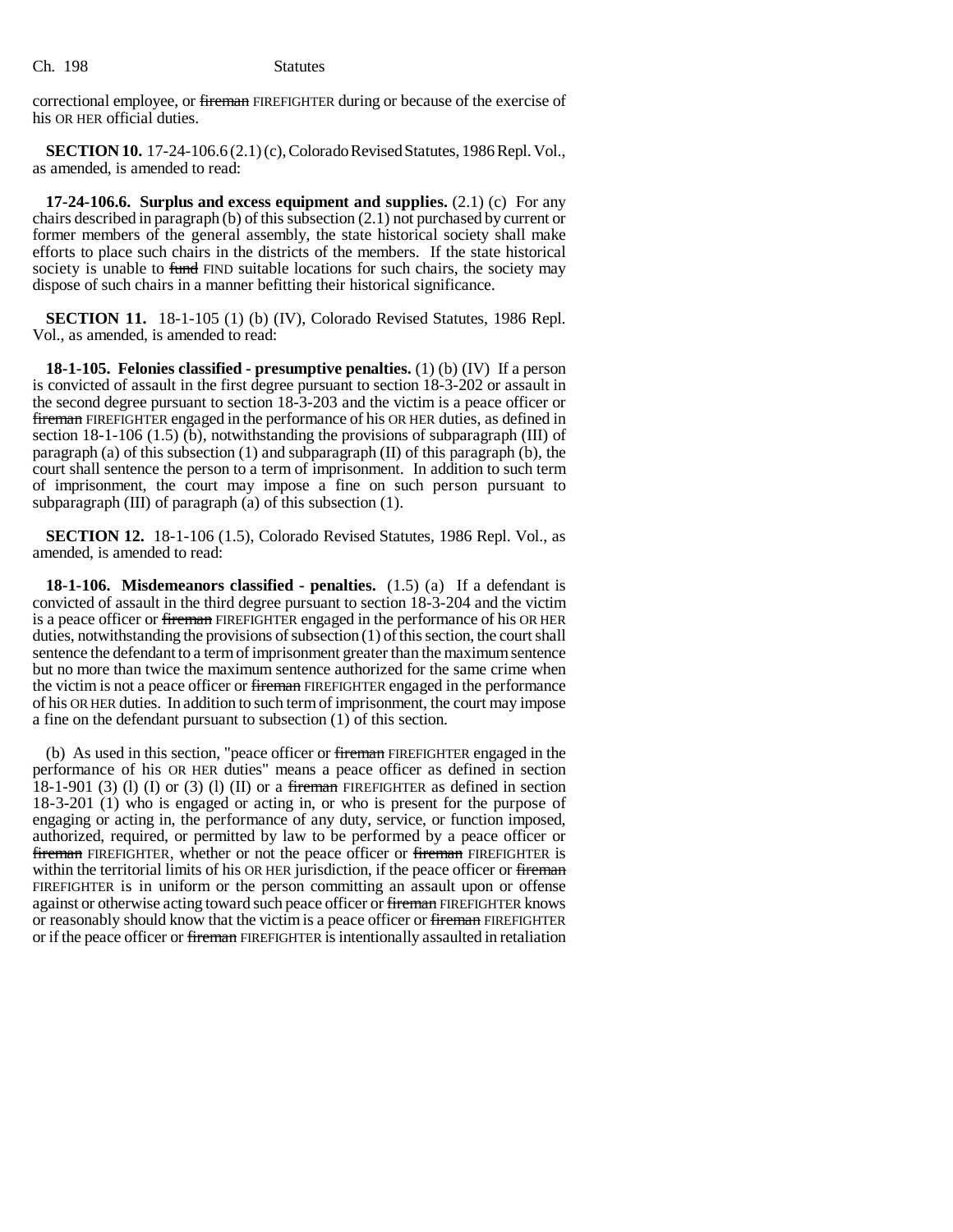for the performance of his OR HER official duties.

**SECTION 13.** 18-3-107, Colorado Revised Statutes, 1986 Repl. Vol., as amended, is amended to read:

**18-3-107. First degree murder of a peace officer or firefighter - legislative** declaration. (1) A person who commits murder in the first degree, as defined in section 18-3-102, and the victim is a peace officer or fireman FIREFIGHTER engaged in the performance of his OR HER duties, commits the felony crime of first degree murder of a peace officer or fireman FIREFIGHTER.

(2) As used in this section, "peace officer or fireman FIREFIGHTER engaged in the performance of his OR HER duties" means a peace officer, as defined in section 18-1-901 (3) (1) (I) or (3) (1) (II), or a fireman FIREFIGHTER, as defined in section 18-3-201 (1), who is engaged or acting in, or who is present for the purpose of engaging or acting in, the performance of any duty, service, or function imposed, authorized, required, or permitted by law to be performed by a peace officer or **fireman** FIREFIGHTER, whether or not the peace officer or **fireman** FIREFIGHTER is within the territorial limits of his OR HER jurisdiction, if the peace officer or fireman FIREFIGHTER is in uniform or the person committing an assault upon or offense against or otherwise acting toward such peace officer or fireman FIREFIGHTER knows or reasonably should know that the victim is a peace officer or fireman FIREFIGHTER.

(3) A person convicted of first degree murder of a peace officer or fireman FIREFIGHTER shall be punished by life imprisonment without the possibility of parole for the rest of his or her natural life, unless a panel of judges imposes a death sentence pursuant to the procedure set forth in section 16-11-103, C.R.S. Nothing in this subsection (3) shall be construed as limiting the power of the governor to grant reprieves, commutations, and pardons pursuant to section 7 of article IV of the Colorado constitution.

(4) In the event the death penalty as provided for in this section is held to be unconstitutional by the Colorado supreme court or the United States supreme court, a person convicted of first degree murder of a peace officer or fireman FIREFIGHTER under subsection (1) of this section shall be punished by life imprisonment without the possibility of parole. In such circumstance, the court which previously sentenced a person to death shall cause such person to be brought before the court, and the court shall sentence such person to life imprisonment without the possibility of parole.

(5) The general assembly recognizes that protection of peace officers and firemen FIREFIGHTERS from crime is a major concern of our state because society depends on peace officers and firemen FIREFIGHTERS for protection against crime and other dangers and because peace officers and firemen FIREFIGHTERS are disproportionately damaged by crime because their duty to protect society often places them in dangerous circumstances. Society as a whole benefits from affording special protection to peace officers and firemen FIREFIGHTERS because such protection deters crimes against them and allows them to better serve and protect our state. The general assembly therefore finds that the penalties for first degree murder of a peace officer or fireman FIREFIGHTER should be more severe than the penalty for first degree murder of other members of society.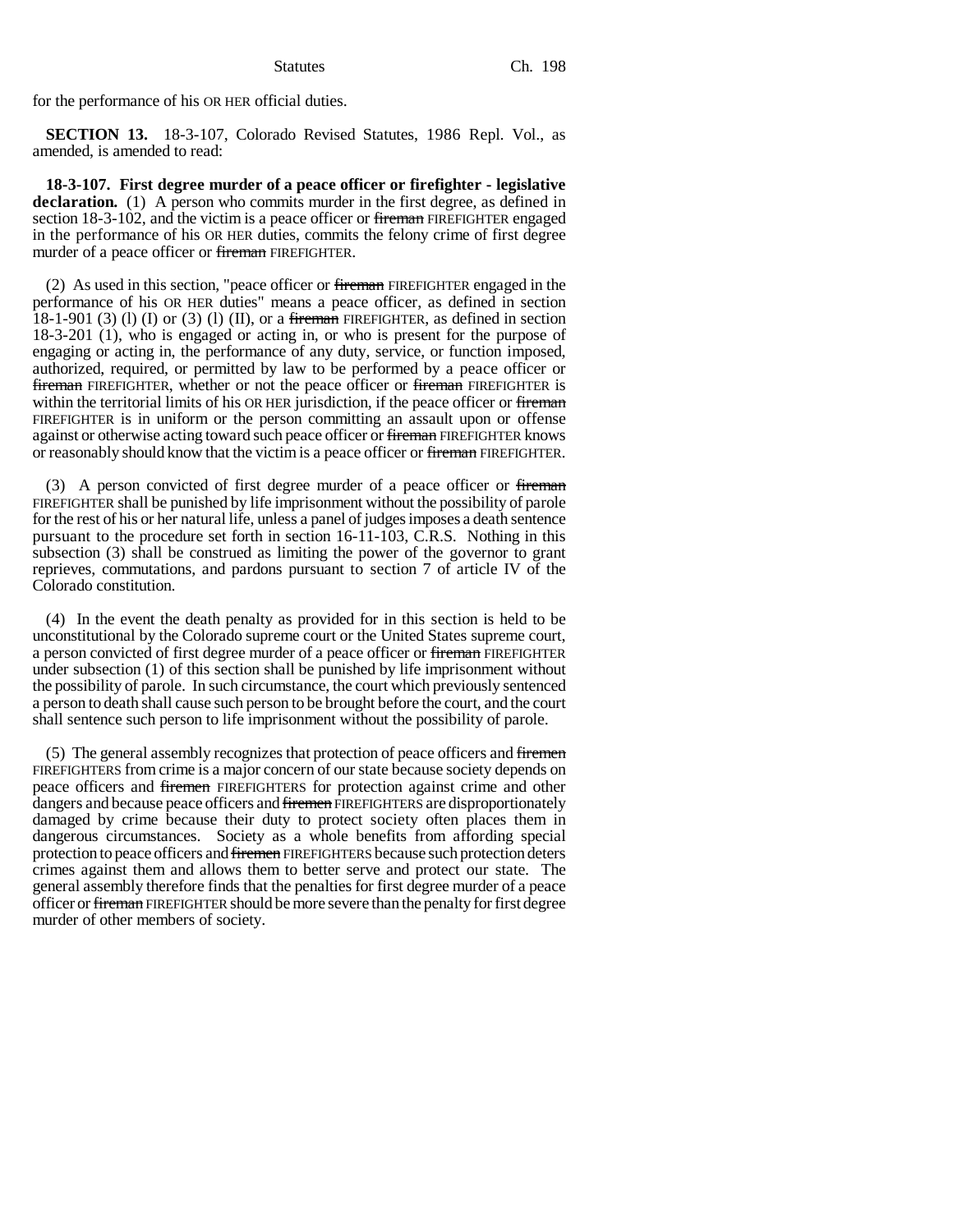**SECTION 14.** 18-3-201, Colorado Revised Statutes, 1986 Repl. Vol., as amended, is amended to read:

**18-3-201. Definitions.** As used in sections 18-3-201 to 18-3-203, unless the context otherwise requires:

(1) "Fireman FIREFIGHTER" means an officer or member of a fire department or fire protection or fire-fighting agency of the state, or any municipal or quasi-municipal corporation in this state, whether that person is a volunteer or receives compensation for services rendered as such fireman FIREFIGHTER.

(2) "Peace officer or fireman FIREFIGHTER engaged in the performance of his OR HER duties" means a peace officer or fireman FIREFIGHTER who is engaged or acting in, or who is present for the purpose of engaging or acting in, the performance of any duty, service, or function imposed, authorized, required, or permitted by law to be performed by a peace officer or fireman FIREFIGHTER, whether or not the peace officer or fireman FIREFIGHTER is within the territorial limits of his OR HER jurisdiction, if the peace officer or fireman FIREFIGHTER is in uniform or the person committing an assault upon or offense against or otherwise acting toward such peace officer or **fireman** FIREFIGHTER knows or reasonably should know that the victim is a peace officer or fireman FIREFIGHTER. For the purposes of this subsection (2) and this part 2, the term "peace officer" shall include county enforcement personnel designated pursuant to section 29-7-101 (3), C.R.S.

**SECTION 15.** 18-3-202 (1) (e), Colorado Revised Statutes, 1986 Repl. Vol., is amended to read:

**18-3-202. Assault in the first degree.** (1) A person commits the crime of assault in the first degree if:

(e) With intent to cause serious bodily injury upon the person of a peace officer or fireman FIREFIGHTER, he OR SHE threatens with a deadly weapon a peace officer or fireman FIREFIGHTER engaged in the performance of his OR HER duties, and the offender knows or reasonably should know that the victim is a peace officer or fireman FIREFIGHTER acting in the performance of his OR HER duties; or

**SECTION 16.** 18-3-203 (1) (c) and (1) (f), Colorado Revised Statutes, 1986 Repl. Vol., as amended, are amended to read:

**18-3-203. Assault in the second degree.** (1) A person commits the crime of assault in the second degree if:

(c) With intent to prevent one whom he OR SHE knows, or should know, to be a peace officer or *fireman* FIREFIGHTER from performing a lawful duty, he OR SHE intentionally causes bodily injury to any person; or

(f) While lawfully confined or in custody, he OR SHE violently applies physical force against the person of a peace officer or fireman FIREFIGHTER engaged in the performance of his OR HER duties, or a judge of a court of competent jurisdiction, or an officer of said court, or, while lawfully confined or in custody as a result of being charged with or convicted of a crime or as a result of being charged as a delinquent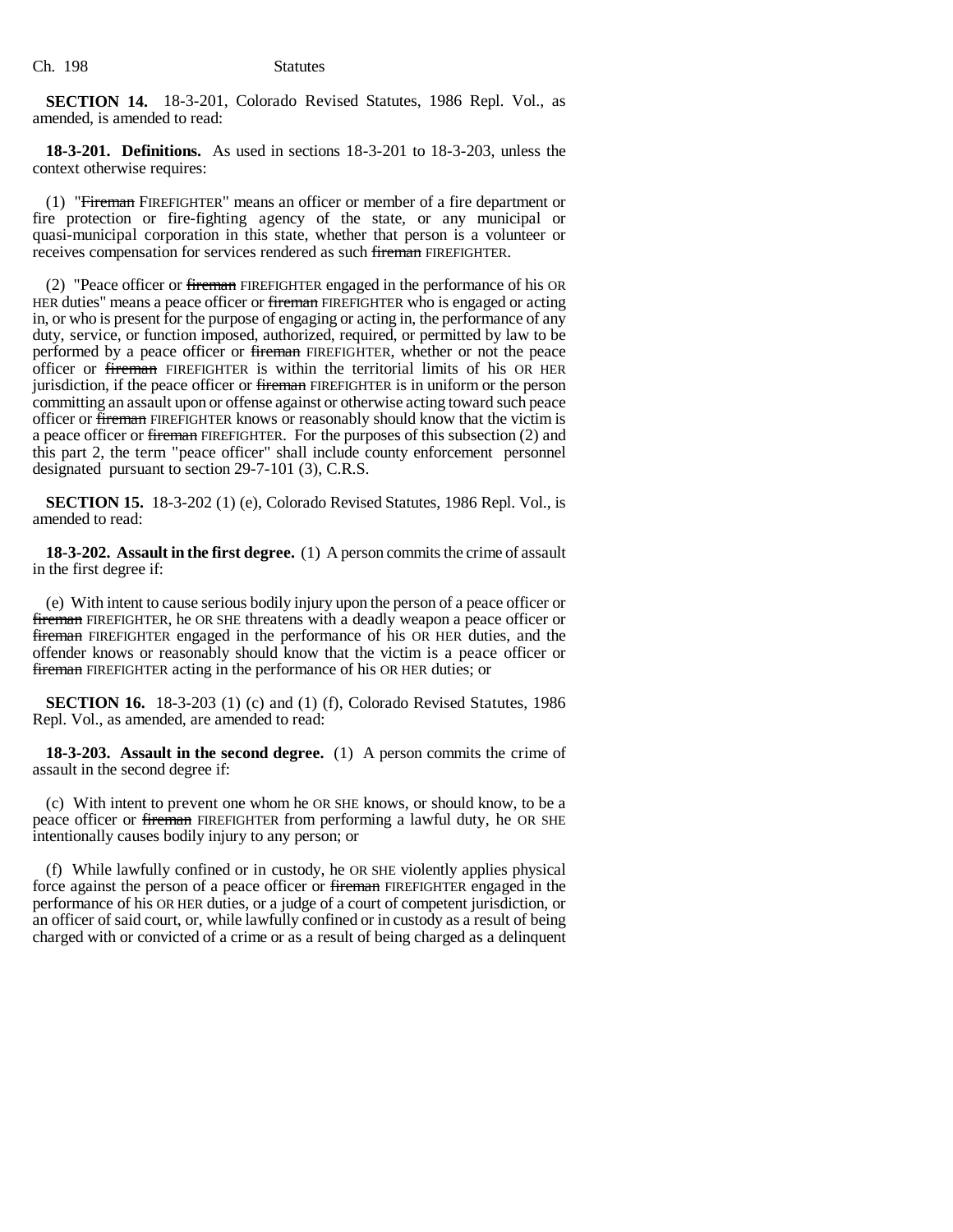child or adjudicated as a delinquent child, he OR SHE violently applies physical force against a person engaged in the performance of his OR HER duties while employed by or under contract with a detention facility, as defined in section 18-8-203 (3), or while employed by the division in the department of human services responsible for youth services and who is a youth services counselor or is in the youth services worker classification series, and the person committing the offense knows or reasonably should know that the victim is a peace officer or fireman FIREFIGHTER engaged in the performance of his OR HER duties, or a judge of a court of competent jurisdiction, or an officer of said court, or a person engaged in the performance of his OR HER duties while employed by or under contract with a detention facility or while employed by the division in the department of human services responsible for youth services. A sentence imposed pursuant to this paragraph (f) shall be mandatory (and the court shall not grant probation or a suspended sentence, in whole or in part) and shall run consecutively with any sentences being served by the offender; except that, if the offense is committed against a person employed by the division in the department of human services responsible for youth services, the court may grant probation or a suspended sentence in whole or in part, and such sentence may run concurrently or consecutively with any sentences being served. A person who participates in a work release program, a furlough, or any other similar authorized supervised or unsupervised absence from a detention facility, as defined in section 18-8-203 (3), and who is required to report back to the detention facility at a specified time shall be deemed to be in custody.

**SECTION 17.** The introductory portion to 18-9-107 (1) and 18-9-107 (1) (b), Colorado Revised Statutes, 1986 Repl. Vol., are amended to read:

**18-9-107. Obstructing highway or other passageway.** (1) An individual or corporation commits an offense if without legal privilege he SUCH INDIVIDUAL OR CORPORATION intentionally, knowingly, or recklessly:

(b) Disobeys a reasonable request or order to move issued by a person he THE INDIVIDUAL OR CORPORATION knows to be a peace officer, a fireman FIREFIGHTER, or a person with authority to control the use of the premises, to prevent obstruction of a highway or passageway or to maintain public safety by dispersing those gathered in dangerous proximity to a fire, riot, or other hazard.

**SECTION 18.** 18-20-105 (1), Colorado Revised Statutes, 1986 Repl. Vol., as amended, is amended to read:

**18-20-105. Slot machines - shipping notices.** (1) Any slot machine manufacturer or distributor shipping or importing a slot machine into the state of Colorado shall provide to the Colorado limited gaming control commission created in section 12-47.1-301, C.R.S., at the time of shipment a copy of the shipping invoice which shall include, at a minimum, the destination, the serial number of each machine, and a description of each machine. Any person within the state of Colorado receiving a slot machine shall, upon receipt of the machine, provide to the Colorado limited gaming control commission upon a form available from the commission information showing at a minimum the location of each machine, its serial number, and description. Such report shall be provided regardless of whether the machine is received from a manufacturer or any other person. Any machine licensed pursuant to section 12-47.1-803, C.R.S., shall be licensed for a specific location, and movement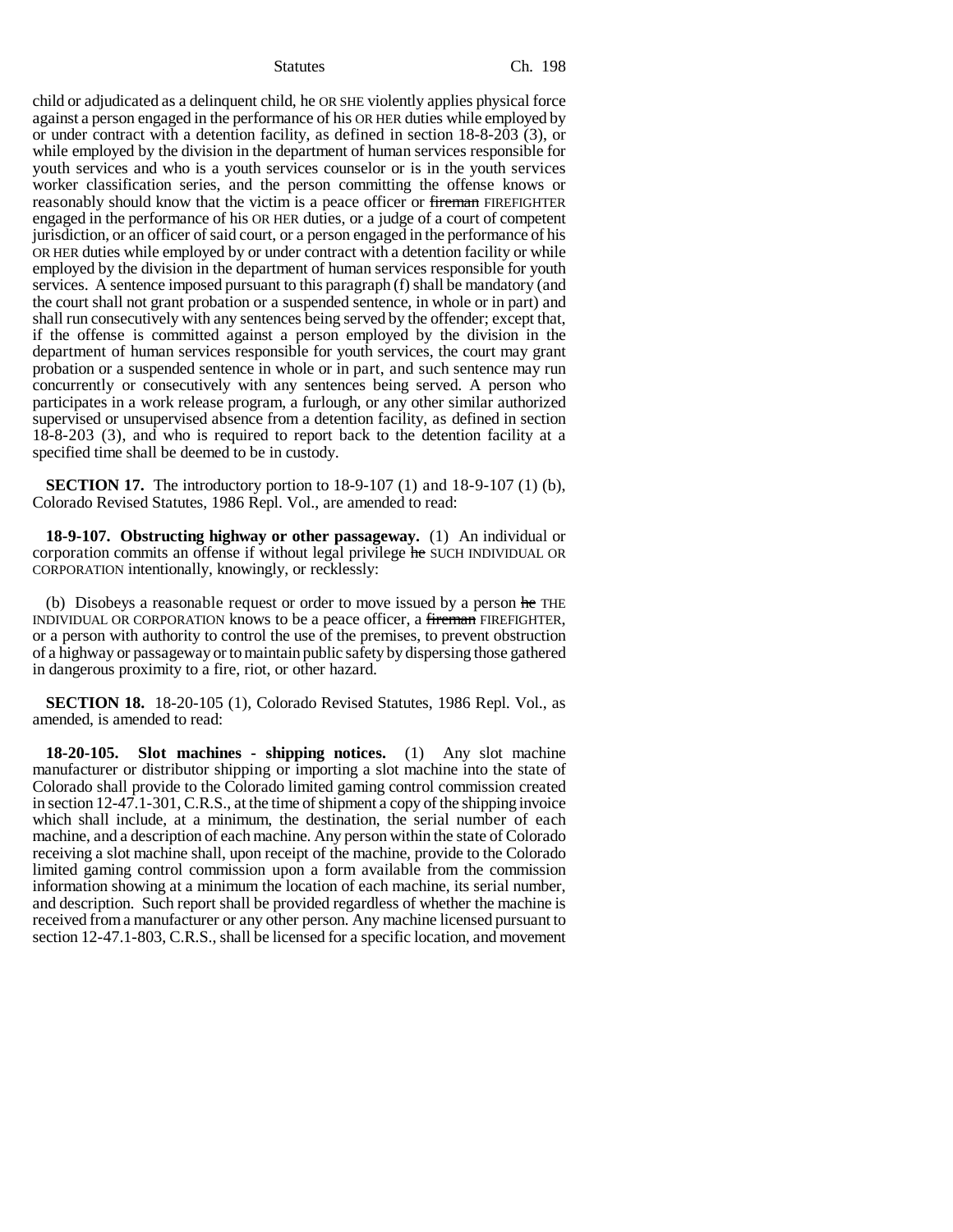of the machine from that location shall be reported to said commission within twenty-four hours after such movement THE TIME PERIOD SET OUT IN RULES PROMULGATED PURSUANT TO SECTION 12-47.1-803 (1) (d), C.R.S. Any person violating any provision of section 12-47.1-803, C.R.S., commits a class 5 felony. Any slot machine which is not in compliance with article 47.1 of title 12, C.R.S., is declared contraband and may be summarily seized and destroyed after notice and hearing.

**SECTION 19.** 19-3-304 (2) (v), Colorado Revised Statutes, 1986 Repl. Vol., as amended, is amended to read:

**19-3-304. Persons required to report child abuse or neglect.** (2) Persons required to report such abuse or neglect or circumstances or conditions shall include any:

(v) Fireman FIREFIGHTER as defined in section 18-3-201 (1), C.R.S.;

**SECTION 20.** 22-83-102 (1) (a), Colorado Revised Statutes, 1995 Repl. Vol., is amended to read:

**22-83-102. Pre-K through 12 and postsecondary mathematics, science, and** technology education improvement plan. mathematics-science-technology commission shall facilitate an improvement plan that institutes comprehensive statewide systemic initiatives designed to analyze, review, and improve all or some of the systemic components of pre-K through 12 and postsecondary mathematics, science, and engineering education in Colorado. Such plan shall specifically include and address the following:

(a) The design, facilitation, and coordination of such a plan by the Colorado department of education, the Colorado commission on higher education, the Colorado alliance for science, individual school district boards, and the governing boards of state institutions of higher education, in cooperation and consultation with the mathematics-science-technology commission appointed by the governor; and the telecommunications advisory commission created pursuant to section 24-30-1802, C.R.S.;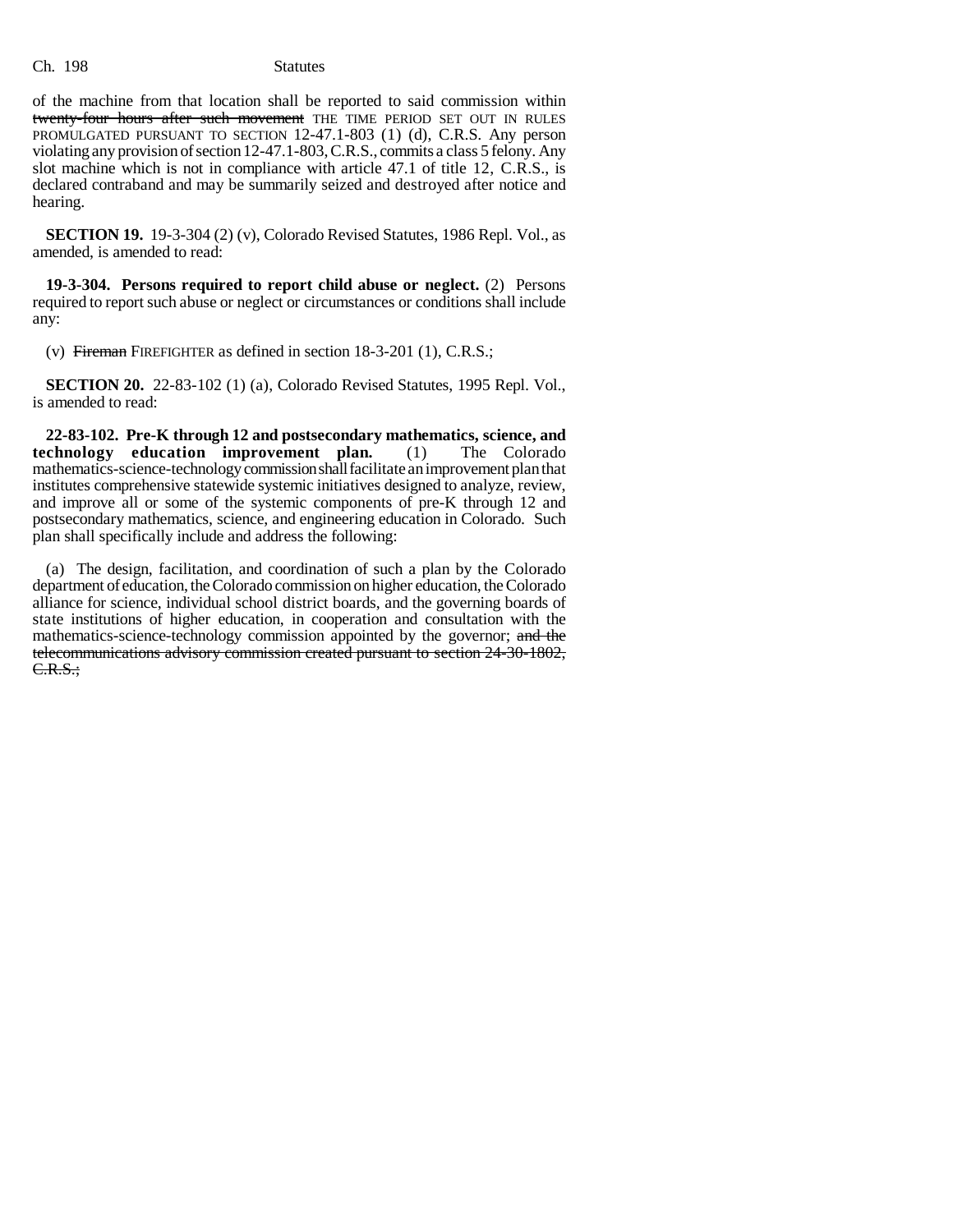**SECTION 21.** 23-3.3-201, Colorado Revised Statutes, 1995 Repl. Vol., is amended to read:

**23-3.3-201. Definitions.** As used in this part 2, unless the context otherwise requires:

(1) "Dependent" means:

(a) Any natural child born or conceived before the period of time either of said child's parents served as a prisoner of war, was declared a person missing in action, served on state active duty or authorized training duty as a Colorado national guardsman, or was permanently disabled or killed while acting to preserve the public peace, health, and safety in the capacity of police officer, sheriff, or other law enforcement officer or fireman FIREFIGHTER;

(b) Any child lawfully adopted, or for which formal adoption procedures were commenced, prior to the time either of said child's adoptive parents served as a prisoner of war, was declared a person missing in action, served on state active duty or authorized training duty as a Colorado national guardsman, or was permanently disabled or killed while acting to preserve the public peace, health, and safety in the capacity of police officer, sheriff, or other law enforcement officer or fireman FIREFIGHTER; or

(c) Any child in the legal custody of or for which proceedings for custody were initiated by either of said child's parents prior to the time such parent served as a prisoner of war, was declared missing in action, served on state active duty or authorized training duty as a Colorado national guardsman, or was permanently disabled or killed while acting to preserve the public peace, health, and safety in the capacity of police officer, sheriff, or other law enforcement officer or fireman FIREFIGHTER.

**SECTION 22.** 23-3.3-205 (1) and (3) (b), Colorado Revised Statutes, 1995 Repl. Vol., are amended to read:

**23-3.3-205. Dependents of deceased or permanently disabled national guardsman, law enforcement officer, or firefighter.** (1) Any dependent of a person who died or was permanently disabled while on state active duty, federalized active duty, or authorized training duty as a Colorado national guardsman or any dependent of any person who has been permanently disabled or killed while acting to preserve the public peace, health, and safety in the capacity of police officer, sheriff, or other law enforcement officer or fireman FIREFIGHTER, upon being accepted for enrollment into any institution, shall be permitted to pursue studies leading toward a bachelor's degree or a certificate of completion, free of tuition, for so long as said dependent achieves and maintains standards as set by the institution for its students generally, but said benefits shall not be extended beyond twelve academic quarters or eight academic semesters, as the case may be. Such dependents pursuing studies at an institution that is not a state institution shall be eligible for assistance not to exceed the average cost of undergraduate instruction calculated for a full-time equivalent student at a comparable state institution for the previous year. The institutions or the commission shall provide tuition assistance to such qualified students from appropriated student financial assistance funds.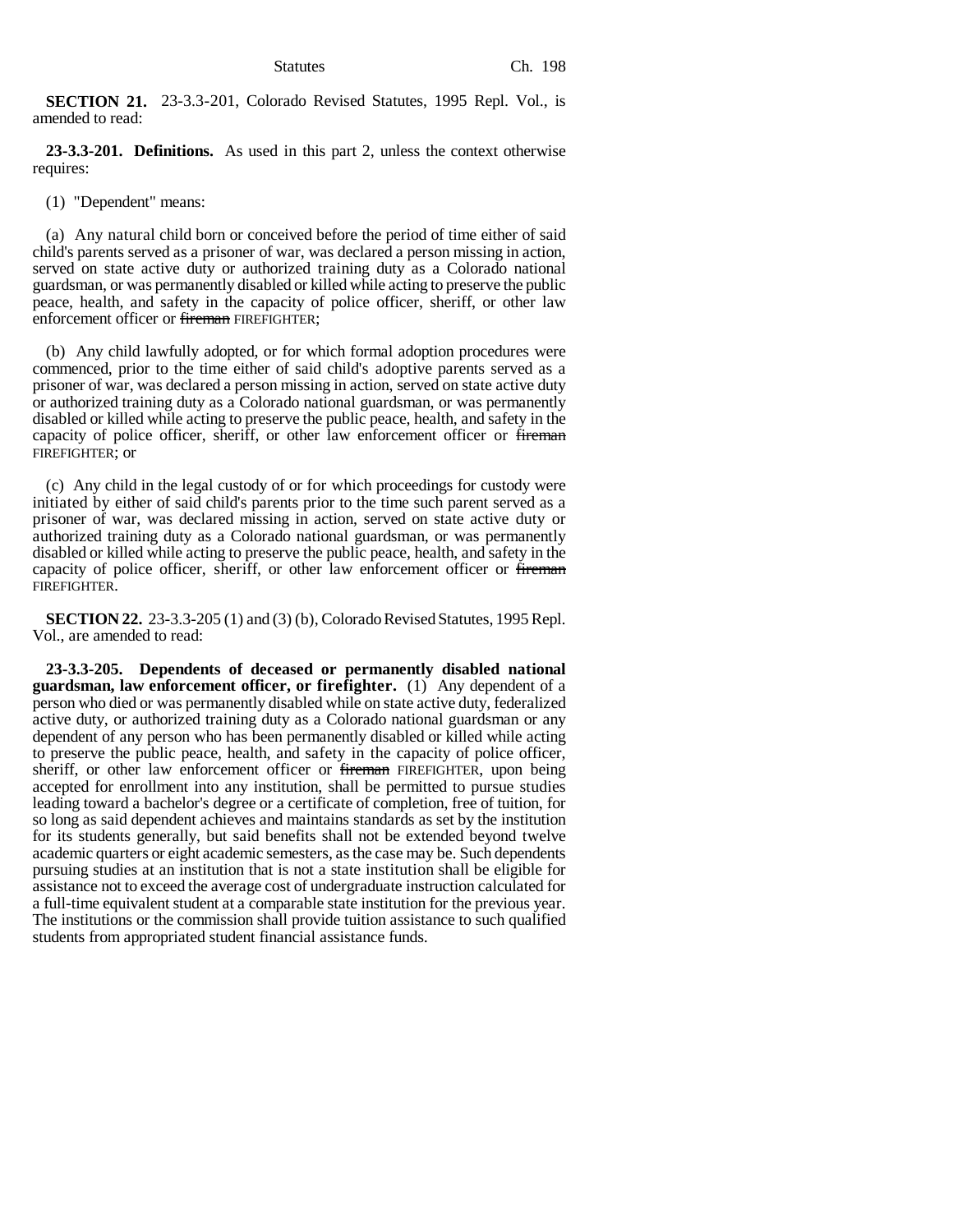(3) (b) An individual who has been permanently disabled while acting to preserve the public peace, health, and safety in the capacity of police officer, sheriff, or other law enforcement officer or fireman FIREFIGHTER is permanently disabled for the purpose of determining eligibility of dependents to qualify for educational benefits if such individual is, as a result of the disability, unable to perform in the position to which he OR SHE was regularly assigned at the time he OR SHE became disabled.

**SECTION 23.** 23-30-307, Colorado Revised Statutes, 1995 Repl. Vol., is amended to read:

**23-30-307. Limitation of state responsibility.** Nothing in this part 3 shall be construed to authorize any county fire warden, fireman FIREFIGHTER, or county officer to obligate the state for payment of any money.

**SECTION 24.** 24-10-115 (6), Colorado Revised Statutes, 1988 Repl. Vol., as amended, is repealed as follows:

**24-10-115. Authority for public entities other than the state to obtain insurance.** (6) Nothing in this section shall be construed to limit the authority of the regents of the university of Colorado to provide, through any insurance fund, trust, or program organized pursuant to this section, insurance to a corporation organized pursuant to part 4 of article 21 of title 23, C.R.S., for the purpose of operating university hospital.

**SECTION 25.** 24-30-1106, Colorado Revised Statutes, 1988 Repl. Vol., as amended, is amended to read:

**24-30-1106. Appeal from decisions of director.** If any department, institution, or agency disagrees with any decision, plan, procedure, priority, standard, rule, or regulation or other act of the division or the director of central services DEPARTMENT OF PERSONNEL, the head thereof shall notify the executive director of the department of personnel and the director of central services of the basis for such disagreement, and the executive director may, at his or her discretion, uphold, modify, or reverse such decision, plan, procedure, priority, standard, rule, or regulation or other act; but no further action shall be taken by the division or the director of central services DEPARTMENT OF PERSONNEL to implement any decision, plan, procedure, priority, standard, rule, or regulation or other act after such notice until the executive director has rendered his or her decision in the matter.

**SECTION 26.** 24-30-1107, Colorado Revised Statutes, 1988 Repl. Vol., is amended to read:

**24-30-1107. Existing and new equipment, personnel, applications, and systems subject to approval of director.** On and after June 20, 1977, no service equipment shall be purchased, leased, or otherwise acquired by any department, institution, or agency, nor shall any new service personnel be added to the state personnel system, nor shall any new applications, systems, or programs begin except upon the written approval of the <del>director of central services</del> EXECUTIVE DIRECTOR; nor shall any service equipment leased or operated by any department, institution, or agency on June 20, 1977, continue to be so leased or operated after July 1, 1977, unless certified by the <del>director of central services</del> EXECUTIVE DIRECTOR to be in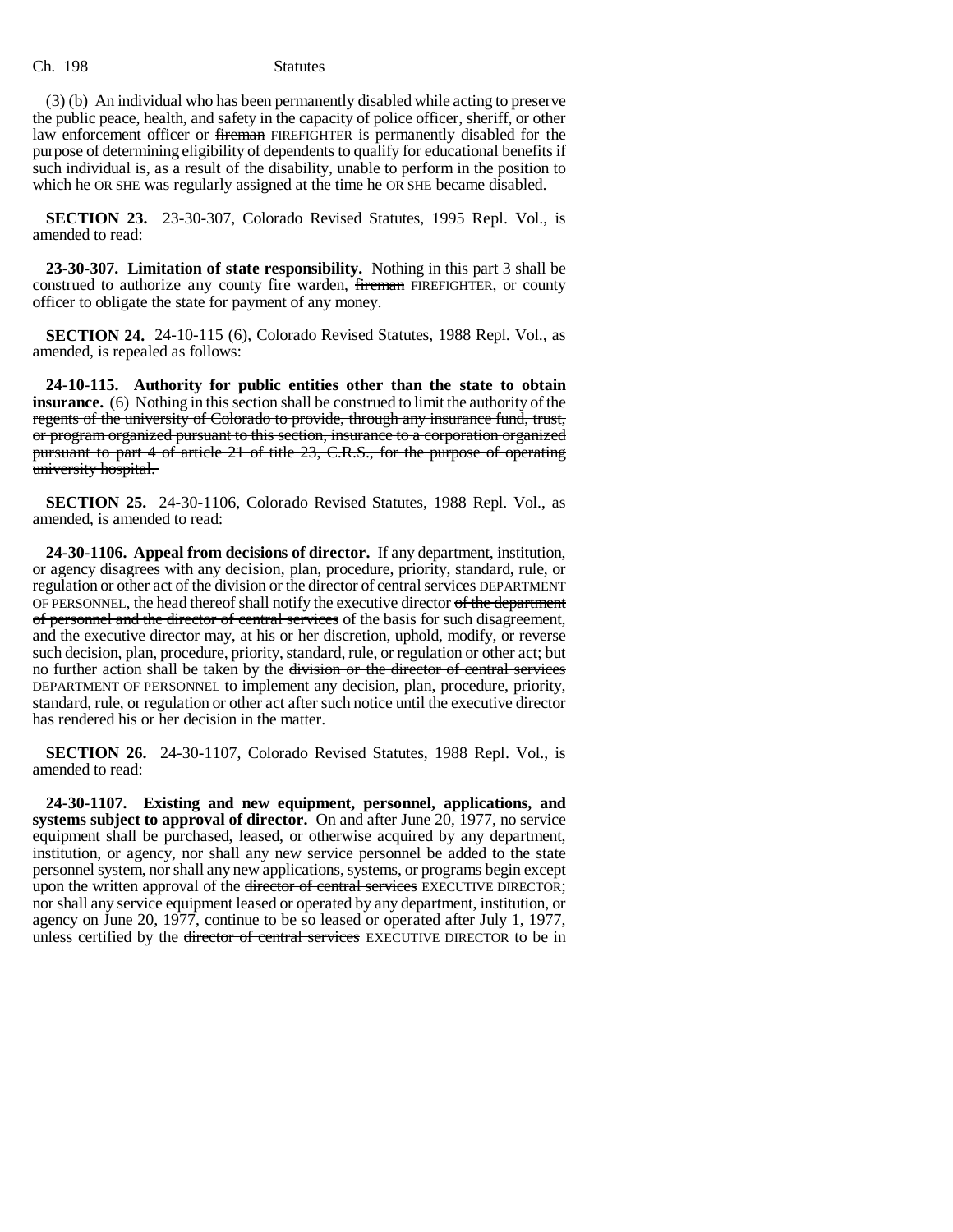accordance with the approved plan.

**SECTION 27.** 24-30-1108, Colorado Revised Statutes, 1988 Repl. Vol., as amended, is amended to read:

**24-30-1108. Revolving fund - service charges - pricing policy.** (1) There is hereby created a central services DEPARTMENT OF PERSONNEL revolving fund for use in acquiring such materials, supplies, labor, and overhead as are required. The fund shall be under the direction of the <del>director of central services</del> EXECUTIVE DIRECTOR.

(2) Users of division DEPARTMENT services shall be charged the full cost of the particular service, which shall include the cost of all material, labor, and overhead.

(3) The director of central services EXECUTIVE DIRECTOR shall have a pricing policy of remaining competitive with or at a lower rate than private industry in the operation of any service function which he THE EXECUTIVE DIRECTOR establishes.

(4) The <del>director of central services</del> EXECUTIVE DIRECTOR shall keep a full, true, and accurate record of the costs of providing each particular service.

**SECTION 28.** 24-30-1511, Colorado Revised Statutes, 1988 Repl. Vol., as amended, is amended to read:

**24-30-1511. State treasurer to invest funds.** The state treasurer shall invest any portion of the risk management fund, including its reserves, and moneys deposited pursuant to section 24-30-1510.6, which the executive director and the board determine is not needed for immediate use. The state treasurer shall invest any portion of the self-insured property fund, including its reserves, which the executive director determines is not needed for immediate use. The state treasurer shall invest any portion of the state employee workers' compensation account in the risk management fund, including its reserves, which the executive director determines is not needed for immediate use. Such moneys may be invested in the types of investments authorized in sections 24-36-109, 24-36-112, and 24-36-113.

**SECTION 29.** 24-30-1512, Colorado Revised Statutes, 1988 Repl. Vol., as amended, is amended to read:

**24-30-1512. Risk management fund and self-insured property fund not subject to insurance laws.** The setting aside of reserves for self-insurance purposes and for the purposes set forth in section 24-30-1510.6 in the risk management fund created in section 24-30-1510, in the self-insured property fund created in section 24-30-1510.5, and in the state employee workers' compensation account in the risk management fund created in section 24-30-1510.7, shall not be construed to be creating an insurance company, nor shall the risk management fund or the self-insured property fund otherwise be subject to the provisions of the laws of this state regulating insurance or insurance companies. The requirements of section 10-4-716, C.R.S., concerning self-insurance under the "Colorado Auto Accident Reparations Act" are not applicable to this part 15.

**SECTION 30.** Part 18 of article 30 of title 24, Colorado Revised Statutes, 1988 Repl. Vol., as amended, is amended to read: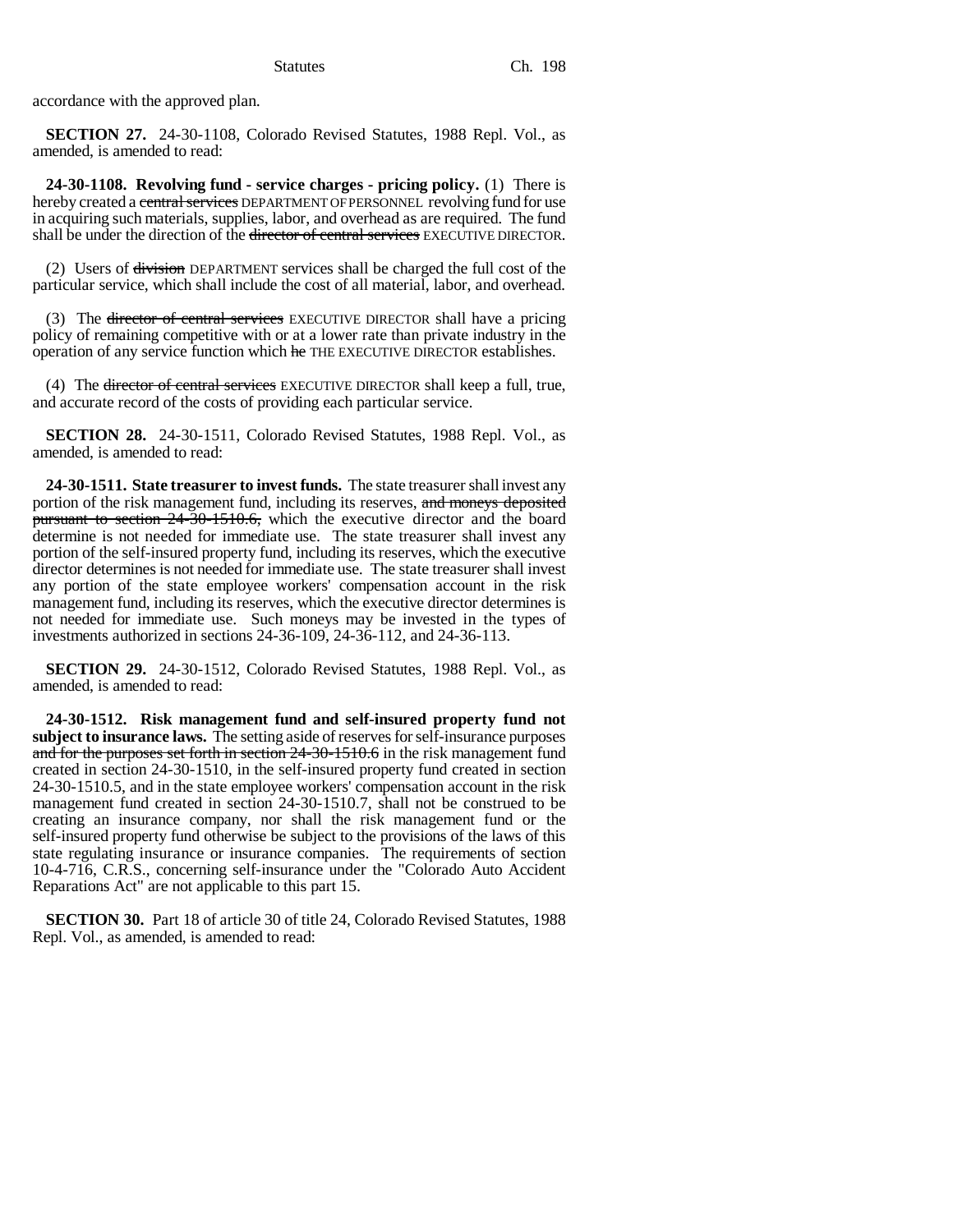**24-30-1801. Legislative declaration.** (1) The general assembly hereby finds and declares that there is a lack of coordination among the various state agencies regarding the utilization of telecommunications facilities and services. The general assembly further finds that better coordination of such facilities and services, particularly among the governing boards of the institutions of higher education, the department of higher education, the department of education, and the school districts across the state, would result in improved education programs and a more cost-effective telecommunications system. The use of telecommunications services and facilities to expand educational opportunity, however, does not mean that the role of the teacher in the classroom should be diminished.

(2) The general assembly hereby finds that the development and use of a statewide telecommunications network will accelerate economic development within the state. The general assembly further finds that cooperation and participation by medical and health facilities, public and private economic development organizations, the judicial system, and local governments in developing a statewide telecommunications network will facilitate expansion of such network to its full potential and encourage economic growth and development within Colorado.

**24-30-1801.5. Definitions.** As used in this part 18, unless the context otherwise requires:

(1) "Information infrastructure" means all services offered to the public, either free or at a set price, which employ the statewide telecommunications infrastructure to provide, for the benefit of the public or private sector, text, video, image, sound, or data.

(2) "Statewide telecommunications infrastructure" and "telecommunications infrastructure" mean regulated telecommunications services, emerging competitive telecommunications services, and services, products, and providers which are exempt from regulation, as provided in article 15 of title 40, C.R.S., and telecommunications facilities and capabilities owned or operated by the state.

## **24-30-1802. Advisory commission on telecommunications. (Repealed)**

**24-30-1803. Telecommunications plan - staff.** (1) The advisory commission appointed pursuant to section 24-30-1802 shall study the use of telecommunications facilities in the state, particularly the use of such facilities by the governing boards of the institutions of higher education, the departments of education and higher education, and the school districts, to determine how such resources may be shared or used more effectively. The commission shall develop a plan for improving the utilization of telecommunications facilities and services.

(2) The director of research of the legislative council, the director of the office of legislative legal services, and the executive directors of the departments of administration and higher education and the commissioner of education may supply staff assistance to the commission as they deem appropriate. The commission may also accept staff support or any other assistance from the private sector.

(3) The report required to be made no later than December 15, 1990, in subsection (1) of this section shall include but shall not be limited to recommendations for the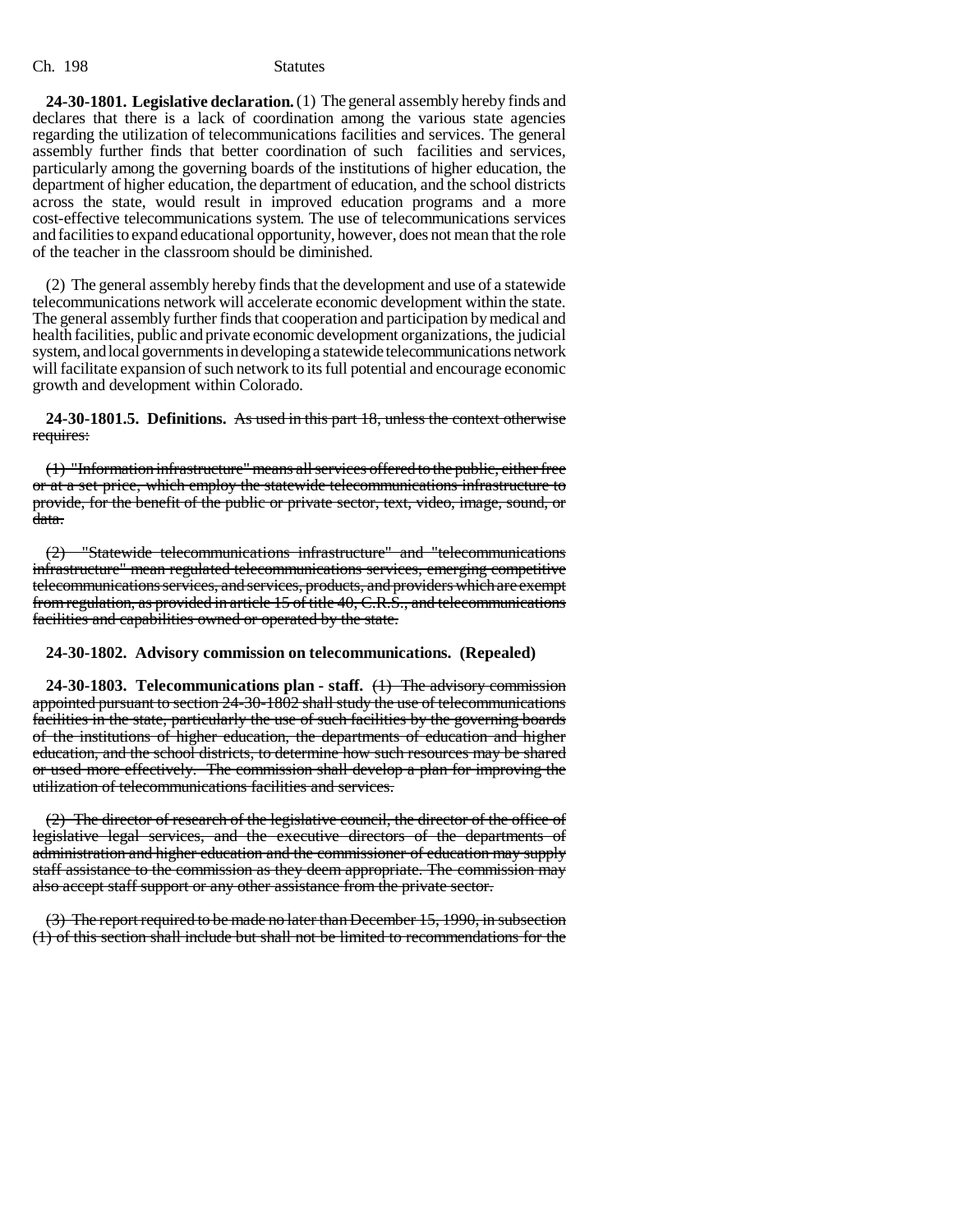refinement and improvement of the distance learning portion of the telecommunications plan. Such report shall also include information related to the following:

(a) The location and potential membership of users of distance learning services;

(b) The results of the K-12, higher education, and community and business needs assessments;

(c) A technology inventory, including the location of present and planned telecommunications facilities, public and private, and the capabilities, advantages, and disadvantages of various telecommunications technologies with respect to the implementation and creation of a statewide educational distance learning network;

(d) A timeline and plan for implementing and funding a statewide educational distance learning network to address the needs of Colorado residents who are geographically remote and unable to have access to typical educational facilities and programs, who are gifted and talented and unable to access special programs, who are members of minority groups, or who otherwise are disadvantaged or do not have reasonable access to educational opportunities;

(e) The improvement of the quality of education through the increased availability of study in the foreign languages and in mathematics and science.

(4) The advisory commission, in cooperation and consultation with the department of education and the Colorado commission on higher education, shall explore the possibility of establishing a statewide magnet school for math and science and foreign language instruction. Such findings shall be included in the report required by subsection  $(1)$  of this section.

**24-30-1804. Institutions of higher education - statewide telecommunications network.** All institutions of higher education in this state which utilize telecommunications programs or operations shall cooperate in the establishment of a statewide telecommunications network. The Colorado commission on higher education shall facilitate the establishment of the statewide telecommunications network and, in the event that such a network is not established by July 1, 1992, the commission shall promulgate rules and regulations requiring such a network.

**24-30-1805. Demonstration project.** No later than December 31, 1994, the telecommunications advisory commission may coordinate a project which shall demonstrate the capabilities of the statewide telecommunications network. Such project shall involve, but shall not be limited to, institutions of higher education, elementary and secondary schools from any Colorado school district, the judicial system, and state agencies which choose to participate in such project. Such project shall be funded by moneys contributed by participating institutions of higher education, school districts, and state agencies or by private individuals or corporations. Moneys contributed by a state agency or a Colorado institution of higher education shall be absorbed within the current fiscal year appropriation of the state agency or institution of higher education.

**24-30-1806. Policy recommendations.** The advisory commission appointed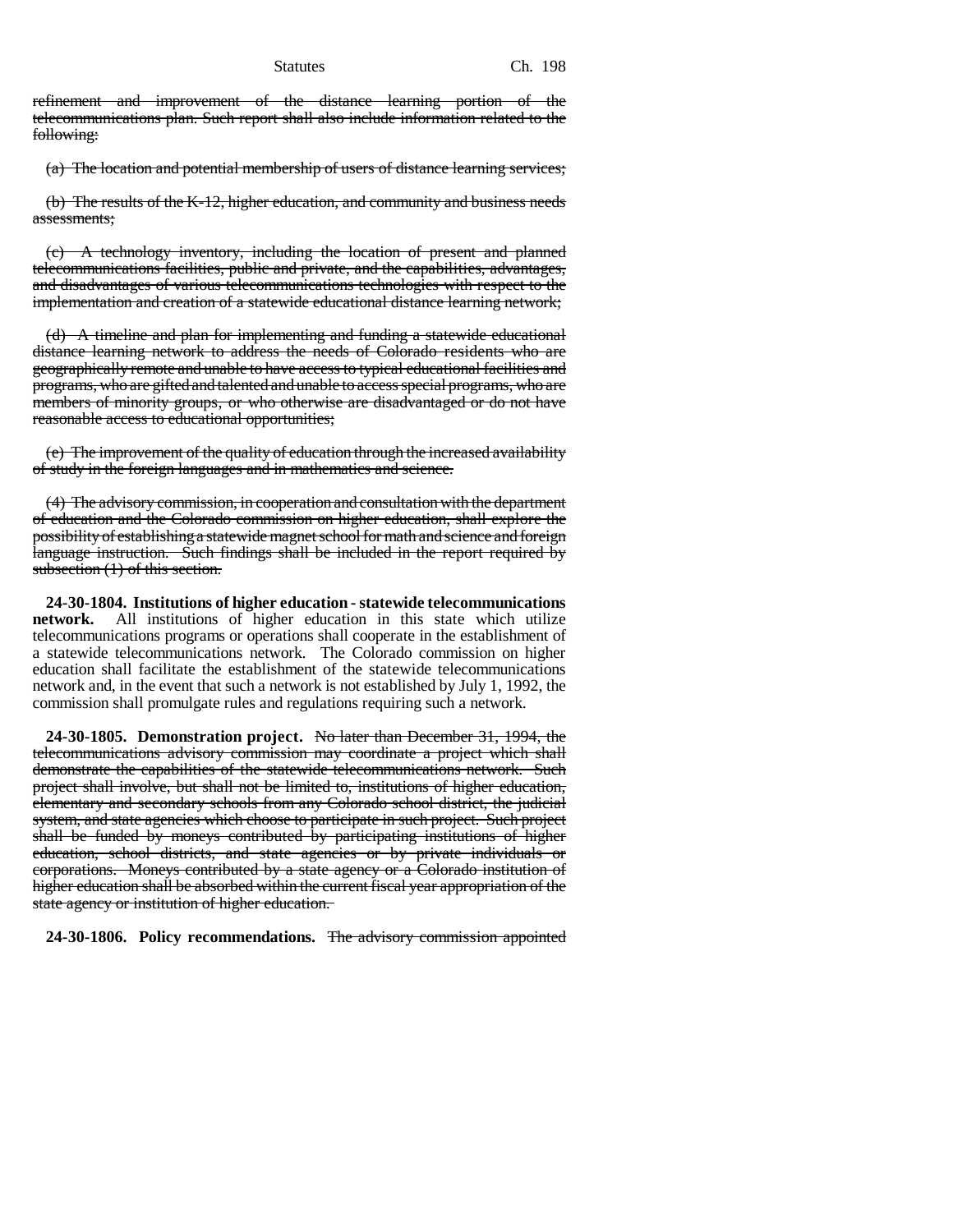pursuant to section 24-30-1802 shall identify issues and recommend policy options for the general assembly concerning Colorado's telecommunications infrastructure and information infrastructure and periodically publish a report of its findings. Such report shall include recommendations by the commission for accelerating the use of existing telecommunications infrastructure for distance learning activities and recommendations for use between correctional institutions and district courts and state mental health institutions and the district court system. In developing policy options, the commission shall solicit comment from the public and private sectors, including, but not limited to, providers and users of telecommunications and information technology and the public utilities commission. The commission shall publish its first infrastructure report no later than December 31, 1994.

**SECTION 31.** 24-33.5-1303 (1) (b), Colorado Revised Statutes, 1988 Repl. Vol., is amended to read:

**24-33.5-1303. Powers, duties, and functions of the institute.** (1) The Colorado safety institute has the following powers, duties, and functions:

(b) To train and instruct drivers, police officers, firemen FIREFIGHTERS, sheriffs, and any other personnel who may be involved in the cleanup and treatment of sites or locations where transportation accidents result in the spillage or potential release of hazardous materials;

**SECTION 32.** 24-46.1-101 (2) (a), Colorado Revised Statutes, 1988 Repl. Vol., as amended, is repealed as follows:

**24-46.1-101. Economic development central information system information - availability.** (2) The following state departments and agencies may identify the information set forth in subsection (3) of this section that the department or agency provides for general public use:

(a) The department of personnel;

**SECTION 33.** The introductory portion to 24-50-134 (4), Colorado Revised Statutes, 1988 Repl. Vol., is amended to read:

**24-50-134. Moving and relocation expenses.** (4) In addition to the allowances specified under subsections  $(5)$  and  $(6)$  SUBSECTIONS  $(5.1)$  AND  $(6)$  of this section, state payment for moving expenses shall be limited to one of the following methods:

**SECTION 34.** 24-50.3-106 (2), Colorado Revised Statutes, 1988 Repl. Vol., as amended, is amended to read:

**24-50.3-106. Authority of revisor of statutes to amend references to department - affected statutory provisions.** (2) On and after July 1, 1996, the revisor of statutes is hereby authorized to change all references in the Colorado revised statutes to the divisions of purchasing, state archives and public records, accounts and controls, telecommunications, administrative hearings, central services, risk management, and general government computer center, from said references to the department of personnel and to change all references to the directors of said divisions, except the state controller, to the executive director of the department of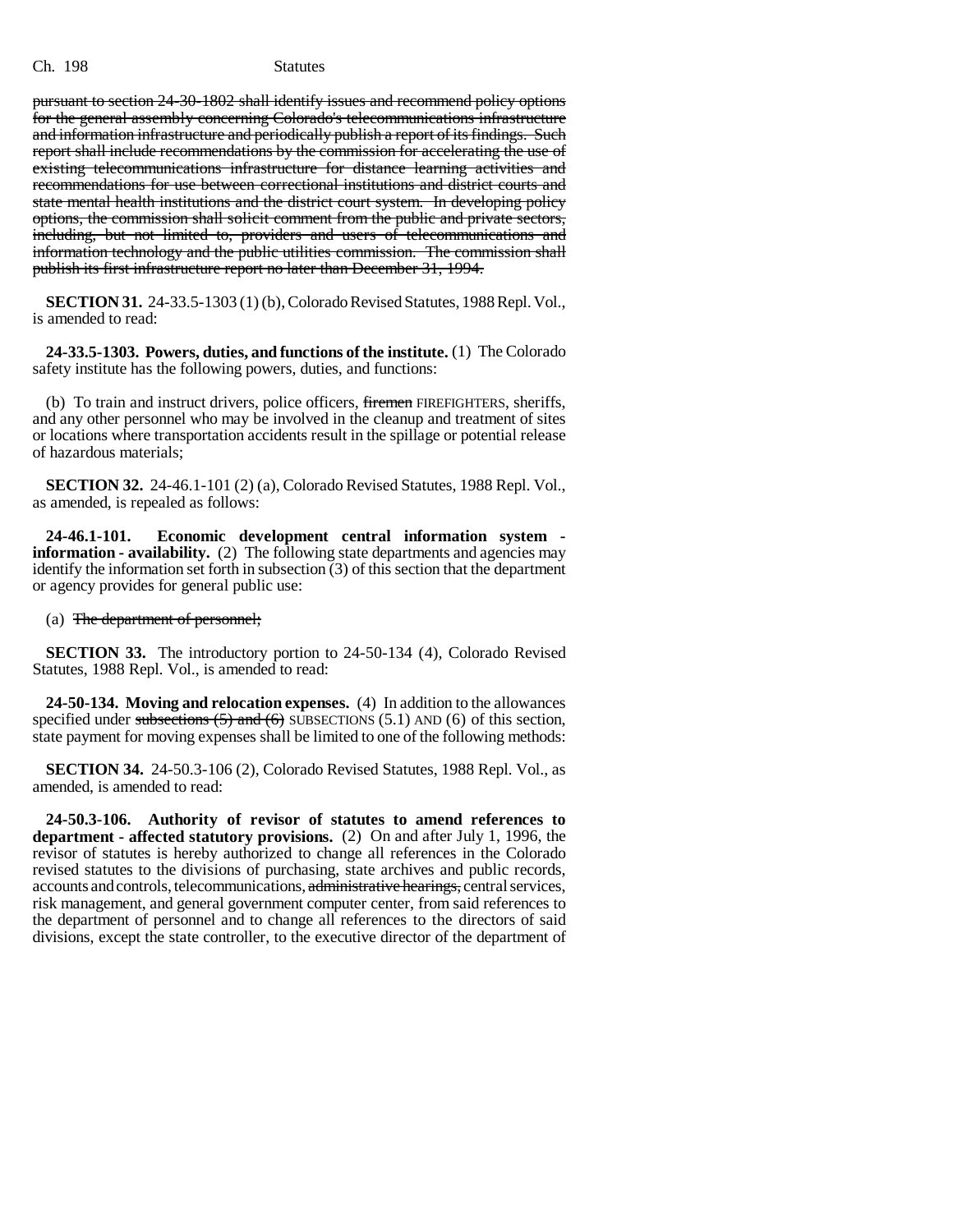personnel with respect to the powers, duties, and functions transferred to the department and the executive director. In connection with such authority, the revisor is hereby authorized to amend or delete provisions of the Colorado Revised Statutes so as to make the statutes consistent with the powers, duties, and functions transferred pursuant to section 24-1-128, this article, and article 30 of this title.

**SECTION 35.** 24-51-310 (1) (f), Colorado Revised Statutes, 1988 Repl. Vol., as amended, is amended to read:

**24-51-310. Persons not eligible for membership.** (1) Persons not eligible for membership in the association include:

(f) Policemen and firemen FIREFIGHTERS covered by an existing retirement system pursuant to the laws of this state;

**SECTION 36.** 24-53-108 (2) (b), Colorado Revised Statutes, 1988 Repl. Vol., is amended to read:

**24-53-108. Coverage groups - terms and conditions.** (2) Coverage groups:

(b) Positions in any individual municipal corporation or subdivision thereof having a separate existing retirement system operated singly and independently from any other municipal corporations or subdivisions thereof, except for policemen and firemen FIREFIGHTERS;

**SECTION 37.** 24-54-101 (3), Colorado Revised Statutes, 1988 Repl. Vol., is amended to read:

**24-54-101. Authorization to establish and maintain retirement system.** (3) Any such plan shall not apply to or include firemen FIREFIGHTERS or policemen. Retirement plans or benefits for firemen FIREFIGHTERS or policemen shall be established and maintained pursuant to the provisions of title 31, C.R.S.

**SECTION 38.** 24-70-102, Colorado Revised Statutes, 1988 Repl. Vol., is amended to read:

**24-70-102. Legal publications.** Every newspaper printed and published daily, or daily except Sundays and legal holidays, or on each of any five days in every week excepting legal holidays and including or excluding Sundays shall be considered and held to be a daily newspaper; every newspaper printed and published at regular intervals three times each week shall be considered and held to be a triweekly newspaper; every newspaper printed and published at regular intervals twice each week shall be considered and held to be a semiweekly newspaper; and every newspaper printed and published at regular intervals once each week shall be considered and held to be a weekly newspaper. No publication, no matter how frequently published, shall be considered a legal publication unless it has been admitted to the United States mails as second-class matter WITH PERIODICALS MAILING PRIVILEGES.

**SECTION 39.** 24-72-110 (1), Colorado Revised Statutes, 1988 Repl. Vol., is amended to read: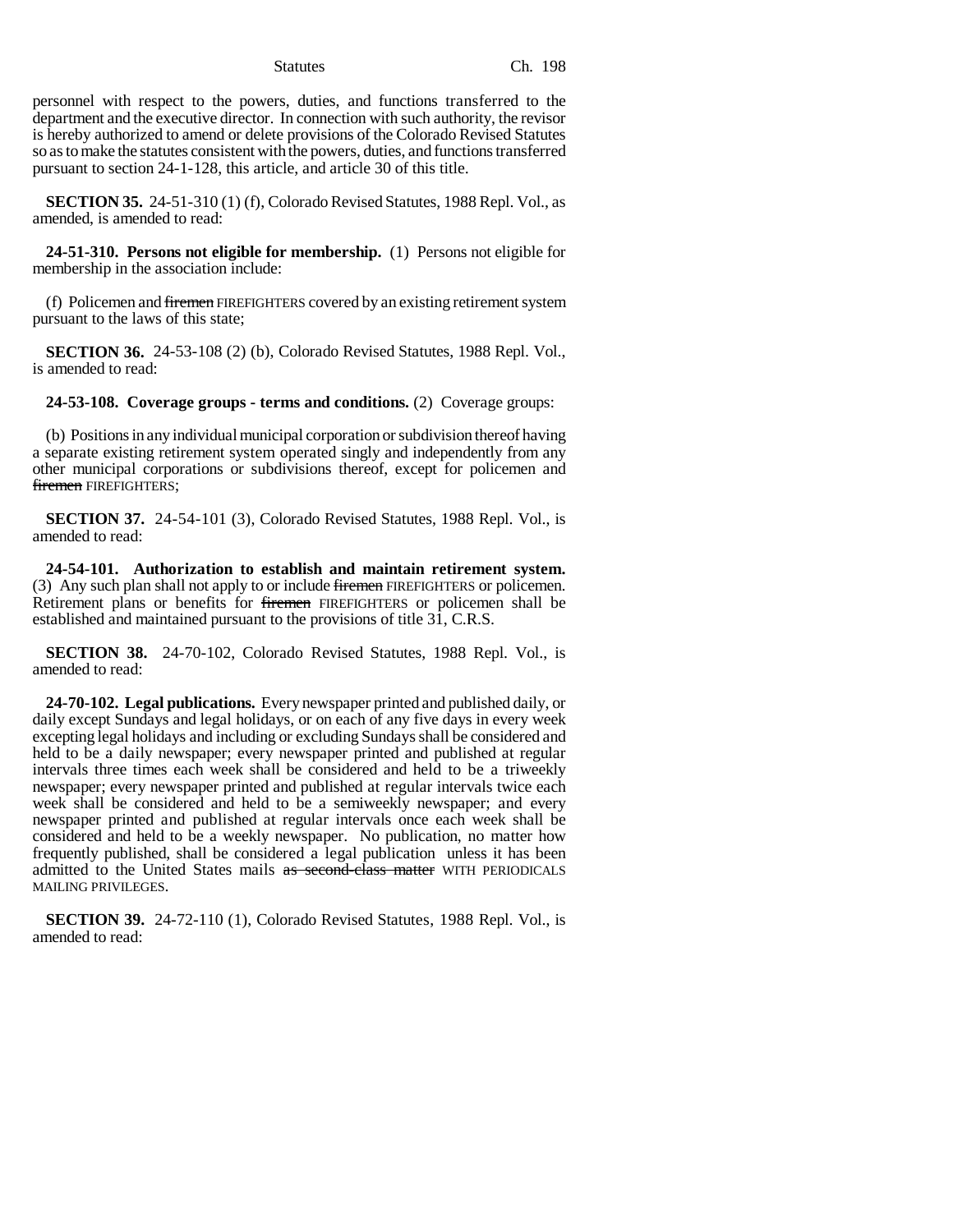**24-72-110. Evidence admissible, when - charges.** (1) In all cases under the provisions of this part 1 and in all proceedings or actions instituted after April 19, 1889, as to any estate or any interest or right in or any lien or encumbrance upon any lots, pieces, or parcels of land, where the original evidence has been destroyed or lost or is not in the possession of the party wishing to use it on the trial and the record thereof has been destroyed by fire or otherwise, the court shall receive all such evidence as may have a bearing on the case to establish the execution or contents of the records and deeds so destroyed, although not admissible as evidence under the existing rules governing the admission of evidence, and the testimony of the parties themselves shall be received, subject to all the qualifications in respect to such testimony which are now provided by law. Any writing in the hands of any person which may become admissible in evidence under the provisions of this section or any other part of this part 1 shall be rejected and not admitted in evidence unless the same appears upon its face without erasure, blemish, alteration, interlineation, or interpolation in any material part, unless the same is explained to the satisfaction of the court, and to have been fairly and honestly made in the ordinary course of business. Any person making any such erasure, alteration, interlineation, or interpolation in any such writing, with the intent to change the same in any substantial matter, after the same has been once made, is guilty of the crime of second degree forgery and shall be punished accordingly. Any and all persons who may be engaged in the business of making writings or written entries concerning or relating to lands and real estate in any county in this state to which this part 1 applies and of furnishing to persons applying therefor abstracts and copies of such writings or written entries as aforesaid for a fee, reward, or compensation therefor and who do not make the same truly and without alteration or interpolation in any matter of substance, with a view and intent to alter or change the same in any material matter or substance, are guilty of the crime of second degree forgery and shall be punished accordingly.

**SECTION 40.** The introductory portions to 24-75-605 (1) and (4), Colorado Revised Statutes, 1988 Repl. Vol., are amended to read:

**24-75-605. Legal investments - cities of twenty-five thousand or more population - limitation in class of investments.** (1) Whenever cities having a population of twenty-five thousand or more, as determined by the last preceding federal decennial census, have moneys in policemen's or firemen's FIREFIGHTERS' pension funds, or other special funds of said cities, including pension, endowment, and trust funds, whether or not administered by a board or similar authority, it is lawful to invest or reinvest these moneys as set forth in this section if the authorization to invest moneys as provided in this section does not affect the administration of or control over the various funds, to wit:

(4) Notwithstanding the provisions of subsection (2) of this section, investments of firemen's FIREFIGHTERS' pension funds shall be limited in their acquisition and retention in the classes of securities set forth in subsection (1) of this section so that the aggregate of all investments in each separate fund at any time shall be as follows:

**SECTION 41.** 24-75-903 (5) and (6), Colorado Revised Statutes, 1988 Repl. Vol., as amended, are repealed as follows:

**24-75-903. Definitions.** As used in this part 9, unless the context otherwise requires: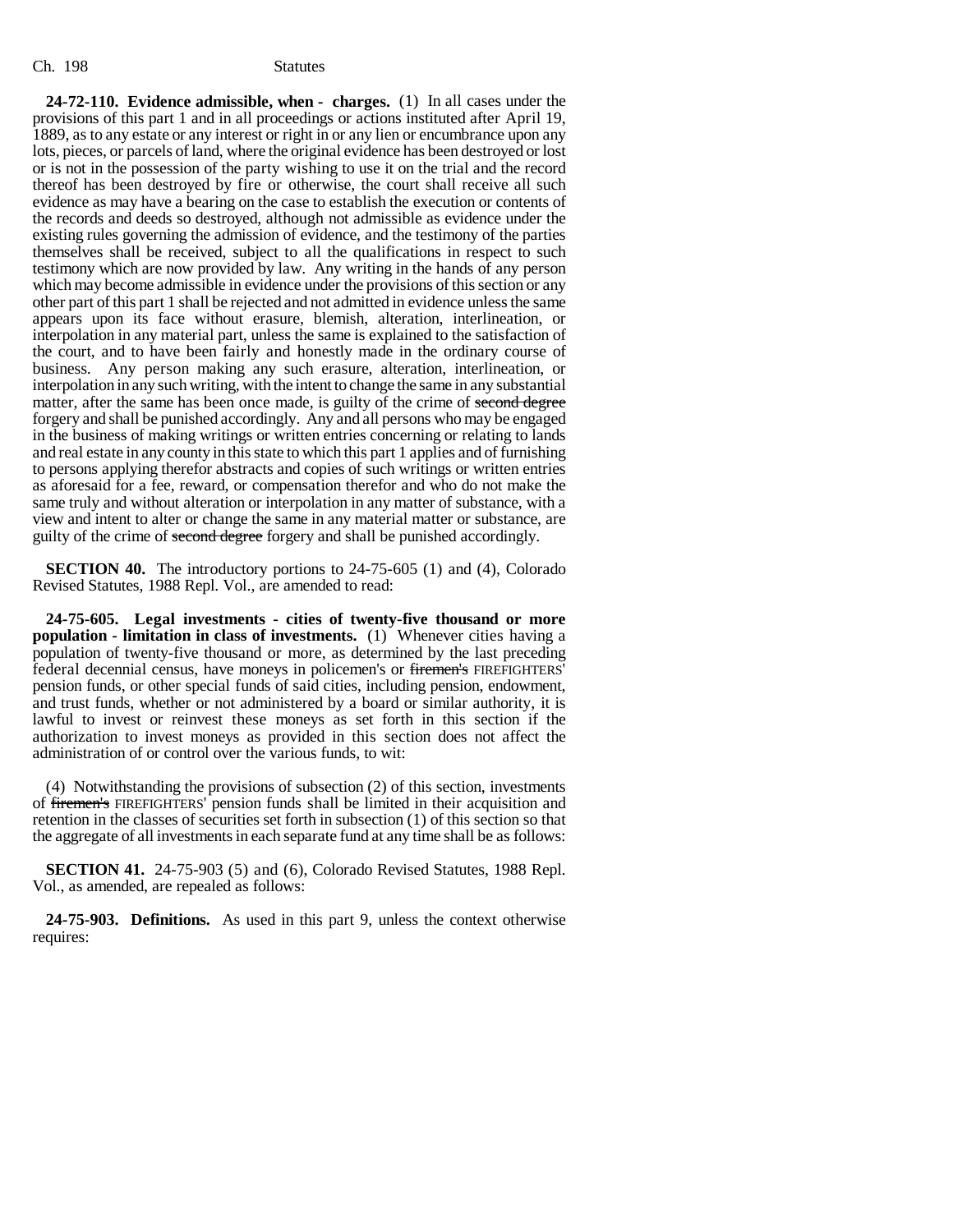### Statutes Ch. 198

(5) Items in the present care, custody, and trusteeship of the executive director of the department of personnel which are not records, as defined by section 24-80-101, because of their historical, library, or museum interest or value, shall be retained by the state historical society, and items which are not records which are in the future proposed for disposition under the provisions of this part 1, but determined to be of historical, library, or museum interest or value, shall be transferred to the state historical society with its consent in accordance with provisions set forth in section 24-80-104.

(6) The state historical society, qualified students, and scholars approved by the society or the executive director of the department of personnel and other appropriate persons shall have the right of reasonable access to all records in the custody of the executive director of the department of personnel for purposes of historical reference, research, and information, and the state historical society shall have the privilege of museum display of original historical records or facsimiles thereof, subject to provisions of section 24-80-106. Copies of records, as defined in section 24-80-101, having historical, library, or museum interest or value shall be furnished to the state historical society by the executive director of the department of personnel upon request of the society in accordance with provisions of sections 24-80-103 and  $24 - 80 - 107$ .

**SECTION 42.** 24-80-102 (5) and (6), Colorado Revised Statutes, 1988 Repl. Vol., are amended to read:

**24-80-102. State archives and public records - personnel - duties - cash fund.** (5) Items in the present care, custody, and trusteeship of the state archivist EXECUTIVE DIRECTOR OF THE DEPARTMENT OF PERSONNEL which are not records as defined by section 24-80-101, because of their historical, library, or museum interest or value, shall be retained by the state historical society, and items which are not records which are in the future proposed for disposition under the provisions of this part 1, but determined to be of historical, library, or museum interest or value, shall be transferred to the state historical society with its consent in accordance with provisions set forth in section 24-80-104.

(6) The state historical society, qualified students, and scholars approved by the society or the state archivist and other appropriate persons shall have the right of reasonable access to all records in the custody of the state archivist EXECUTIVE DIRECTOR OF THE DEPARTMENT OF PERSONNEL for purposes of historical reference, research, and information, and the state historical society shall have the privilege of museum display of original historical records or facsimiles thereof, subject to provisions of section 24-80-106. Copies of records, as defined in section 24-80-101, having historical, library, or museum interest or value shall be furnished to the state historical society by the state archivist upon request of the society in accordance with provisions of sections 24-80-103 and 24-80-107.

**SECTION 43.** 25-4-715, Colorado Revised Statutes, 1989 Repl. Vol., as amended, is repealed as follows:

**25-4-715. Repeal of sections - review of functions.** Sections 25-4-703, 25-4-705, 25-4-706, 25-4-707 (1), 25-4-708, and 25-4-711 are repealed, effective July 1, 1994. Prior to such repeal, the licensing functions of the department as set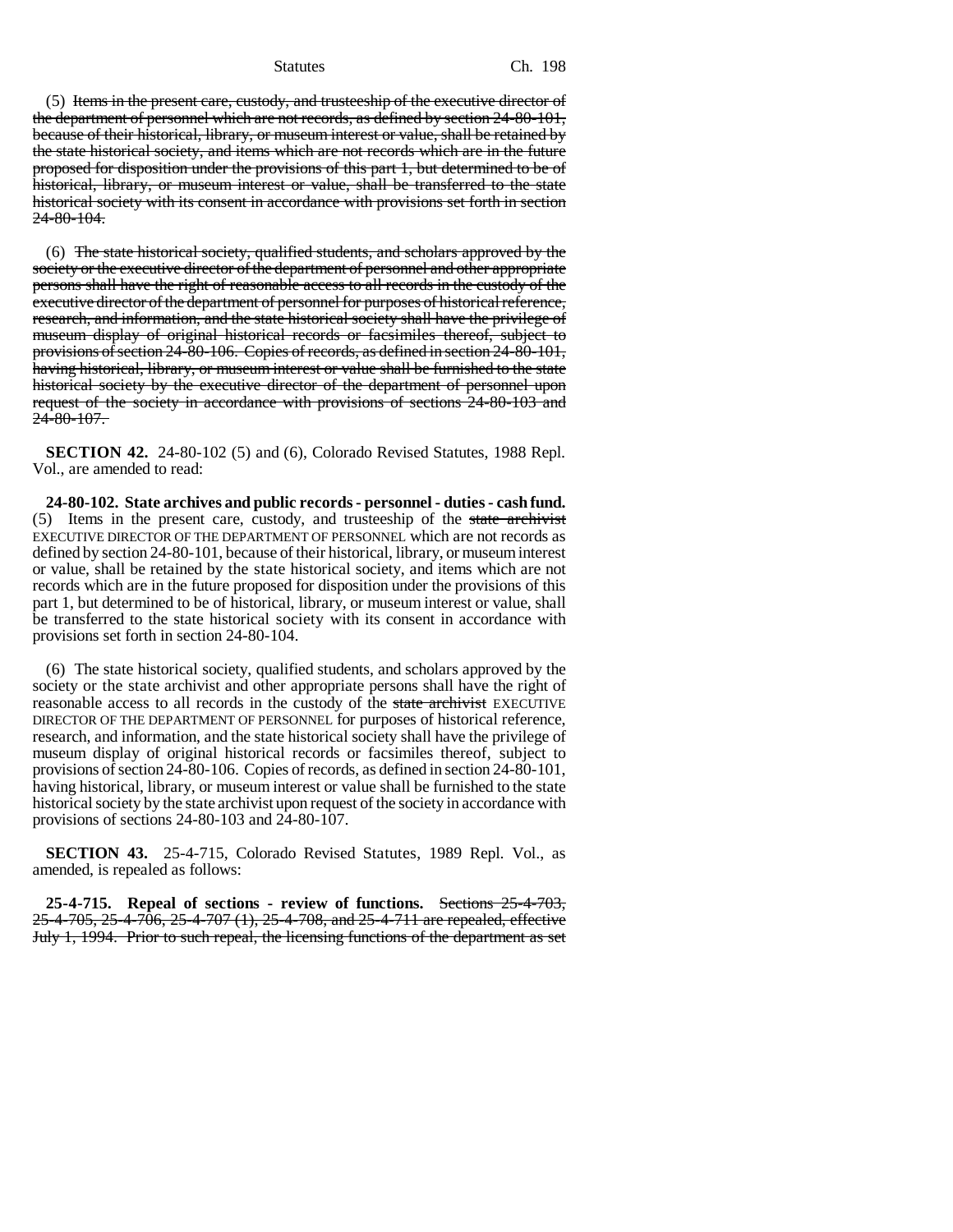forth in this part 7 shall be reviewed as provided for in section 24-34-104, C.R.S.

**SECTION 44.** 25-11-203 (3) (b), Colorado Revised Statutes, 1989 Repl. Vol., as amended, is amended to read:

**25-11-203. Approval of facilities and sites for disposal of radioactive waste.** (3) (b) No facility or site referred to in subsection (1) of this section shall be constructed or approved by the department of public health and environment UNLESS THE GOVERNOR AND THE GENERAL ASSEMBLY HAVE APPROVED SUCH FACILITY OR SITE. THE GOVERNOR AND THE GENERAL ASSEMBLY, IN MAKING THEIR DETERMINATION, SHALL CONSIDER CRITERIA DEVELOPED BY THE DEPARTMENT OF PUBLIC HEALTH AND ENVIRONMENT FOR DISPOSAL OF RADIOACTIVE WASTES PURSUANT TO SECTION 25-11-103(3) IN APPROVING OR DISAPPROVING THE PROPOSED FACILITY OR SITE.

**SECTION 45.** 26-5.3-106 (2) (a) and (3), Colorado Revised Statutes, 1989 Repl. Vol., as amended, are repealed as follows:

**26-5.3-106. State's savings - cash fund created - use of moneys in fund - plan required.** (2) The state department shall develop a strategic plan for improving the child welfare system in the state and for using the moneys in the family issues cash fund created in subsection (1) of this section. The plan shall specify the source of general fund savings deposited in the cash fund. The plan shall provide that the moneys in the fund shall, at a minimum, be used for the following purposes:

(a) The direct and indirect costs of a legislative oversight committee for children, youth, and family issues as created pursuant to SB 93-26;

(3) On or before December 1, 1993, the state department shall submit the plan to the legislative oversight committee for children, youth, and families; the health, environment, welfare, and institutions committees and the joint budget committee.

**SECTION 46.** 26-5.5-102 (1) (f), Colorado Revised Statutes, 1989 Repl. Vol., as amended, is amended to read:

**26-5.5-102. Legislative declaration.** (1) The general assembly finds and declares that:

(f) A statewide family preservation program may be financed to provide intensive services for families where a child is at risk of an out-of-home placement based on criteria established by the state board of social HUMAN services and to provide phased-in services aimed at reunifying families where a child has been placed out of the home, where appropriate, by tapping into other available federal funds or through moneys realized from cost avoidance in prevention of placement.

**SECTION 47.** 27-10.5-114 (6.5), Colorado Revised Statutes, 1989 Repl. Vol., as amended, is amended to read:

**27-10.5-114. Right to medical care and treatment.** (6.5) The executive director has the power to direct the administration or monitoring of medications to persons being cared for and treated in centers for the developmentally disabled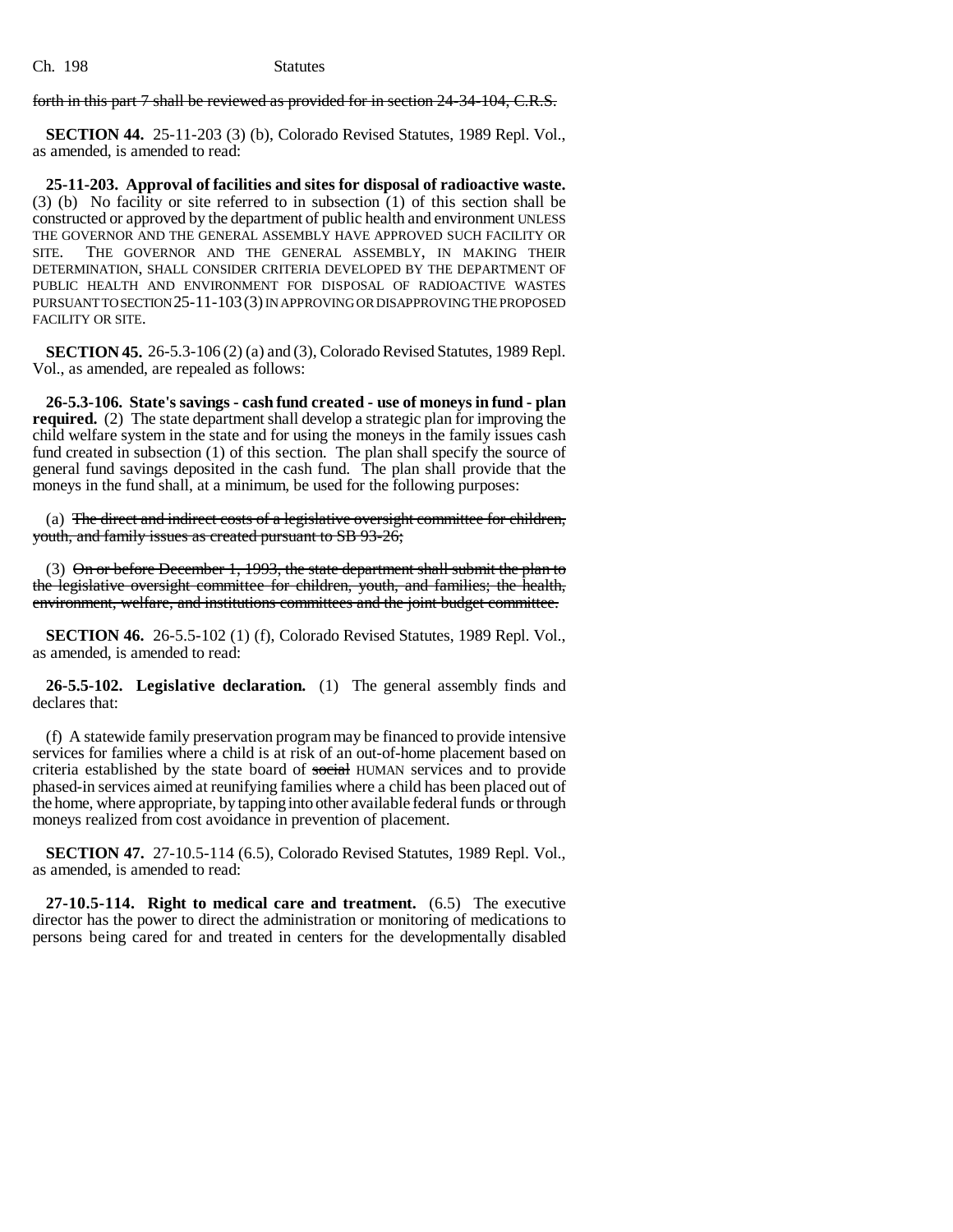pursuant to section  $25$ -1-107 (1) (ee) (H, 5) (H) 25-1-107 (1) (ee) (II.5) (I), C.R.S.

**SECTION 48.** 27-13-107, Colorado Revised Statutes, 1989 Repl. Vol., as amended, is amended to read:

**27-13-107. Building unit selected - patients selected.** Suitable buildings shall be constructed from the funds produced by the building mill levy for the Colorado mental health institute at Pueblo for the housing of such THE SPECIAL INTENSIVE TREATMENT DEMONSTRATION unit, and the governor may also designate the use of such other institute facilities, services, personnel, records, and equipment as may be needed from time to time to carry out the purposes of sections 27-13-106 to 27-13-108, and, until suitable new buildings can be completed, the governor may designate existing buildings for the use of the unit established by sections 27-13-106 to 27-13-108. From among all types of patients now at the institute, such number of patients as can be accommodated in the unit shall be transferred to said unit for the purpose of receiving the special intensive treatment provided by sections 27-13-106 to 27-13-108.

**SECTION 49.** 27-13-108, Colorado Revised Statutes, 1989 Repl. Vol., as amended, is amended to read:

**27-13-108. Staffing of unit.** The director of this THE SPECIAL INTENSIVE TREATMENT DEMONSTRATION unit shall submit a staffing pattern for approval to the executive director of the department of human services and after receiving such approval shall hire such personnel as are approved within the limits of the funds appropriated.

**SECTION 50.** 29-5-105, Colorado Revised Statutes, 1986 Repl. Vol., is amended to read:

**29-5-105. Assignment of firefighters for temporary duty.** The chief of the fire department of any town, city, city and county, or fire protection district may, in his OR HER discretion and upon request therefor by the chief of any fire department of any other town, city, city and county, or fire protection district, assign members of his OR HER department or companies thereof, together with such equipment as he THE FIRE CHIEF determines to be proper, to perform temporary fire fighting or other duties under the direction and control of the requesting fire chief; except that the assigning fire chief may require that such firemen FIREFIGHTERS, fire companies, and equipment shall be under the immediate direction and control of a superior officer of the assigning fire department, which superior officer shall be, during such temporary assignment, under the direction and control of the requesting fire chief. Nothing contained in sections 29-5-103 to 29-5-110 shall be construed to limit the power of any town, city, or city and county or fire protection district to prohibit or limit by ordinance or regulation the exercise by a fire chief of the discretion granted in sections 29-5-103 to 29-5-110.

**SECTION 51.** 29-5-107, Colorado Revised Statutes, 1986 Repl. Vol., is amended to read:

**29-5-107. Request for temporary assignment of firefighters.** The chief of the fire department of any town, city, city and county, or fire protection district may,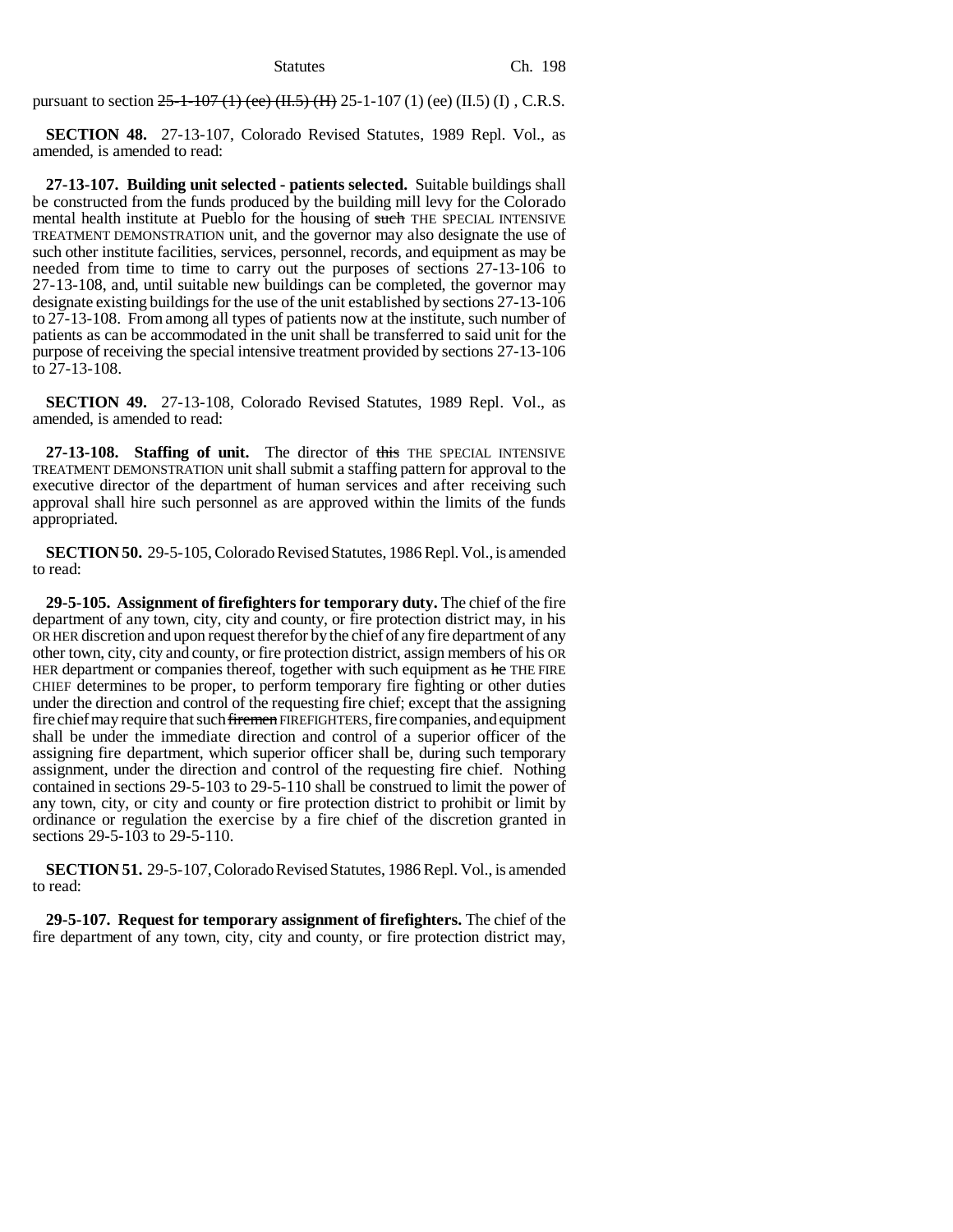when in his OR HER opinion the same is required by any conflagration, fire, or other such emergency, request the chief of the fire department of any other town, city, city and county, or fire protection district to assign to him firemen OR HER FIREFIGHTERS, fire companies, and equipment of such other fire department to perform temporary duty within the boundaries of such requesting town, city, city and county, or fire protection district, under the direction and control of such requesting fire chief and under such terms and conditions as shall be agreed upon between the requesting and assigning fire chiefs. Such firemen FIREFIGHTERS shall, while so assigned and performing duties subject to the direction and control of the requesting fire chief, have the same power as regular firemen FIREFIGHTERS and fire companies of the requesting town, city, city and county, or fire protection district.

**SECTION 52.** 29-5-108, Colorado Revised Statutes, 1986 Repl. Vol., is amended to read:

**29-5-108. Liability of requesting jurisdiction.** During the time that a policeman, deputy sheriff, or fireman FIREFIGHTER of a town, city, city and county, county, or fire protection district is assigned to temporary duty within the jurisdiction of another town, city, city and county, county, or fire protection district, as provided in sections 29-5-103 to 29-5-107, any liability which accrues under the provisions of article 10 of title 24, C.R.S., on account of the negligent or otherwise tortious act of any such police officer, deputy sheriff, or fireman FIREFIGHTER while performing such duty shall be imposed upon the requesting town, city, city and county, county, or fire protection district and not upon the assigning jurisdiction.

**SECTION 53.** 29-5-109, Colorado Revised Statutes, 1986 Repl. Vol., as amended, is amended to read:

**29-5-109. Workers' compensation coverage.** The coverage of any police officer, deputy sheriff, or fireman FIREFIGHTER of any town, city, city and county, county, or fire protection district under the "Workers' Compensation Act of Colorado" shall not be affected by reason of the performance of temporary duties in a requesting town, city, city and county, county, or fire protection district under the provisions of sections 29-5-103 to 29-5-107, and such police officers, deputy sheriffs, and firemen FIREFIGHTERS shall remain covered by such workers' compensation insurance while performing such temporary duty as fully as if they were performing their regular duties within the assigning jurisdiction.

**SECTION 54.** 29-5-110, Colorado Revised Statutes, 1986 Repl. Vol., is amended to read:

**29-5-110. Pension fund payments.** If any police officer, deputy sheriff, or fireman FIREFIGHTER of any town, city, city and county, county, or fire protection district should become disabled or be killed by reason of the performance of temporary duty within the jurisdiction of another town, city, city and county, county, or fire protection district, as provided in sections 29-5-103 to 29-5-107, and such disability would entitle him OR HER or such death would entitle his OR HER survivor to payment from any police or firemen's FIREFIGHTERS' pension fund of the town, city, city and county, county, or fire protection district assigning him OR HER to temporary duty in another such jurisdiction, had the injury occurred during the performance of his OR HER duties within the assigning town, city, city and county, county, or fire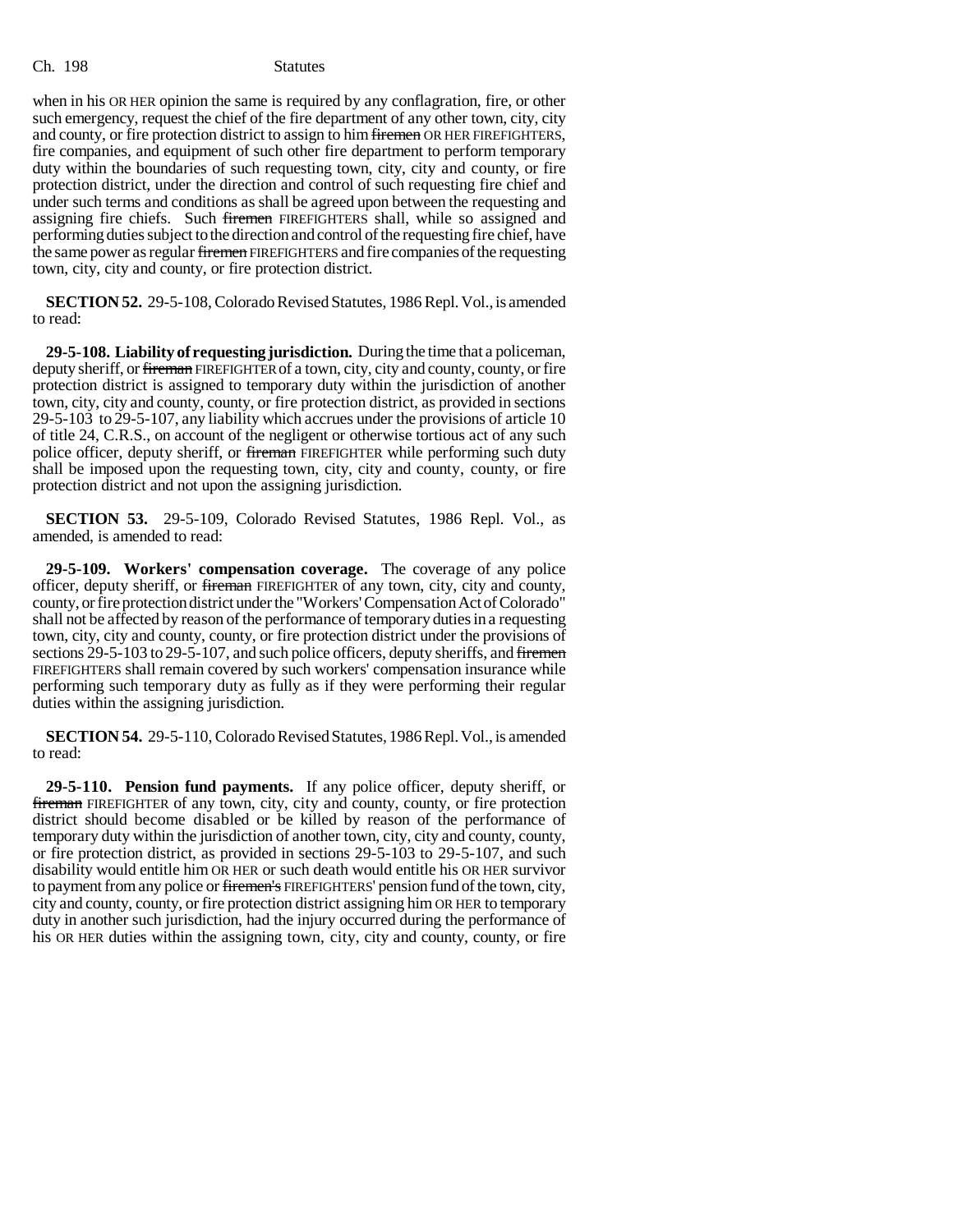protection district, such police officer, deputy sheriff, or fireman FIREFIGHTER, or his OR HER survivor shall be entitled to the same payment from the pension fund of the assigning town, city, city and county, county, or fire protection district as he OR SHE would have been entitled to receive if the injury or death had occurred within the assigning town, city, city and county, county, or fire protection district, and he OR SHE shall be entitled to receive no payment from any police or firemen's FIREFIGHTERS' pension fund of the jurisdiction in which he OR SHE performed such temporary duties.

**SECTION 55.** 29-7-101 (3) (b) (II), Colorado Revised Statutes, 1986 Repl. Vol., as amended, is amended to read:

**29-7-101. City or county may own and operate.** (3) (b) Personnel designated pursuant to this subsection (3):

(II) Shall be included within the definition of "peace officer or fireman FIREFIGHTER engaged in the performance of his OR HER duties" found in section 18-3-201 (2), C.R.S.; and

**SECTION 56.** 30-15-105, Colorado Revised Statutes, 1986 Repl. Vol., as amended, is amended to read:

**30-15-105. Animal control officers - peace officer designation.** Personnel engaged in animal control, however titled or administratively assigned, may issue citations or summonses and complaints enforcing the county dog control resolution or any other county resolution concerning the control of pet animals or municipal ordinance without regard to the certification requirements of part 3 of article 31 of title 24, C.R.S. Personnel so engaged shall be included within the definition of "peace officer or fireman FIREFIGHTER engaged in the performance of his OR HER duties" in section 18-3-201 (2), C.R.S. Nothing in this part 1 is intended to vest authority in any person so engaged to enforce any resolution, ordinance, or statute other than the county dog control resolution or any other county resolution concerning the control of pet animals or municipal ordinance.

**SECTION 57.** 31-10-1507, Colorado Revised Statutes, 1986 Repl. Vol., is amended to read:

**31-10-1507. Forgery.** Any person who falsely makes, alters, forges, or counterfeits any ballot before or after it has been cast, or who forges any name of a person as a signer or witness to a petition or nomination paper, or who forges the name of a registered elector to an absent voter's ballot commits forgery. in the second degree.

**SECTION 58.** 31-30-105 (2), Colorado Revised Statutes, 1986 Repl. Vol., is amended to read:

**31-30-105. Ordinance - violation.** (2) Any willful violation of this section or violation through culpable negligence is sufficient grounds to authorize the discharge of any fireman FIREFIGHTER, police officer, or street department employee.

**SECTION 59.** 32-1-1002 (1) (h), (2) (b) (IV), (2) (c) (II), (2) (e), and (2) (h), Colorado Revised Statutes, as amended, are amended to read: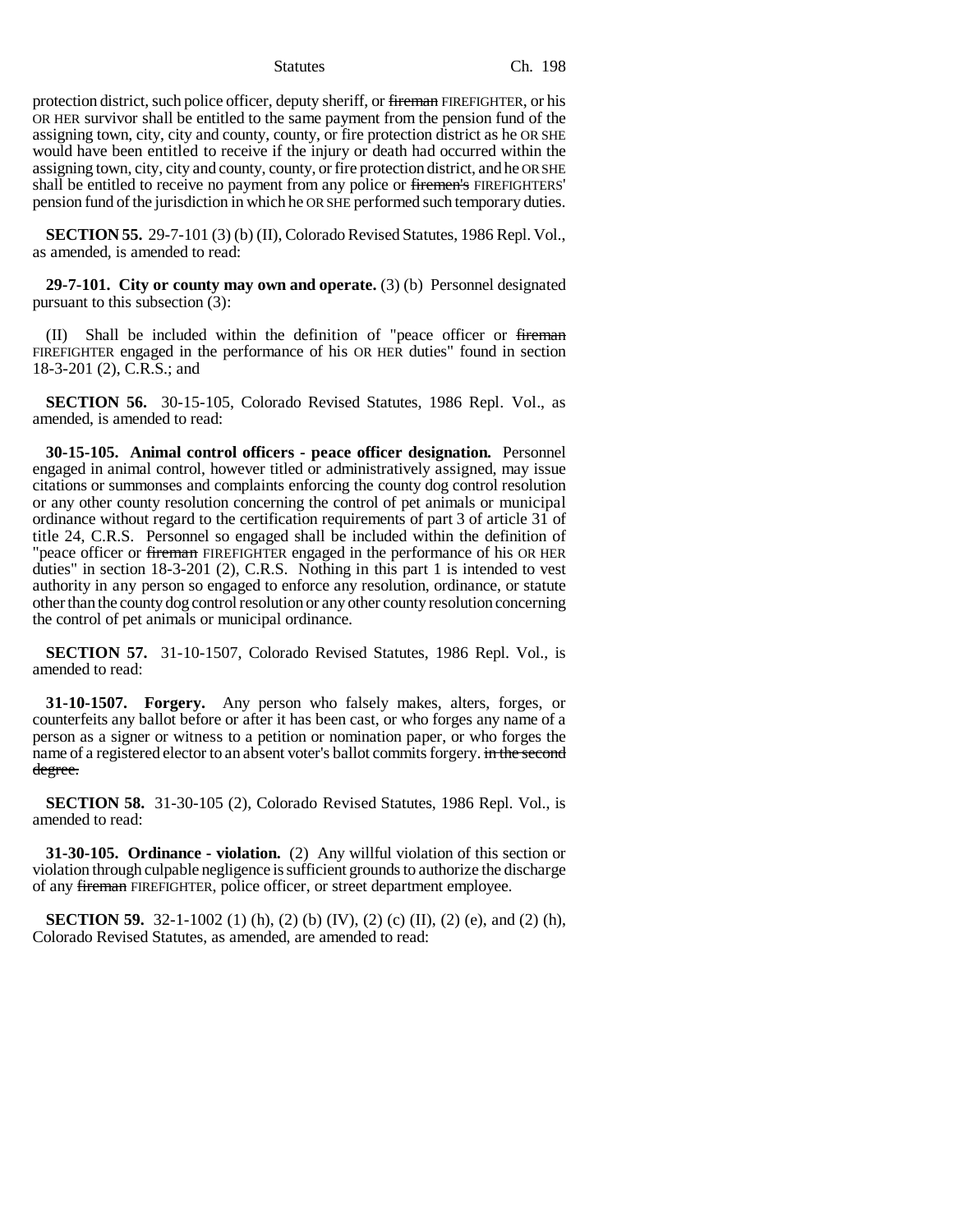**32-1-1002. Fire protection districts - additional powers and duties.** (1) In addition to the powers specified in section 32-1-1001, the board of any fire protection district has the following powers for and on behalf of such district:

(h) To establish, in its discretion, a system of civil service in the fire protection district to cover its paid employees who are directly employed by the fire protection district as full-time paid firemen FIREFIGHTERS in accordance with the provisions of subsection (2) of this section.

(2) (b) (IV) The attorney for the board shall act as legal advisor to the committee, but at all hearings before the committee involving a fireman FIREFIGHTER, such fireman FIREFIGHTER may be represented by counsel.

(c) The committee shall:

(II) Recruit applicants for employment; formulate and hold competitive examinations, or cause the same to be done, in order to determine the relative qualifications of persons seeking employment in any class or position as a fireman FIREFIGHTER; and formulate and hold promotional examinations for firemen FIREFIGHTERS within the fire department of the fire protection district, or cause the same to be done;

(e) Disciplinary action against any fireman FIREFIGHTER may be instituted by the chief of the fire protection district, and a hearing thereon, after reasonable notice, shall be afforded to the fireman FIREFIGHTER concerned, at which hearing he THE FIREFIGHTER may be represented by counsel of his OR HER choice at his OR HER expense. Such hearings shall be conducted in the same manner, insofar as possible, as provided in section 24-4-105, C.R.S. Any fireman FIREFIGHTER aggrieved by the decision of the board may obtain review thereof by appeal to the committee, and on such review he THE FIREFIGHTER may be represented by counsel of his OR HER choice at his OR HER expense.

(h) The firemen FIREFIGHTERS of any fire protection district in good standing at the time of the establishment of said civil service system shall continue in their employment and rank, shall be automatically included in the civil service system, and shall be promoted or discharged in accordance with the provisions of the civil service rules and regulations; except that the office of fire chief shall be excluded from such civil service system. The board shall make provision for tenure of the fire chief, and the committee shall implement the same by appropriate rules and regulations.

**SECTION 60.** 32-15-129 (1) (c), Colorado Revised Statutes, as amended, is amended to read:

**32-15-129. Commission - powers and duties.** (1) The commission shall have the following powers and duties:

(c) To conduct such investigations and studies as may be necessary in order to evaluate sites within the district that may be suitable for the construction of a stadium, including, without limitation, a study of sports facilities in other cities. In connection with such evaluation process, the **board** COMMISSION shall consult with representatives of any city, town, city and county, or county included, in whole or in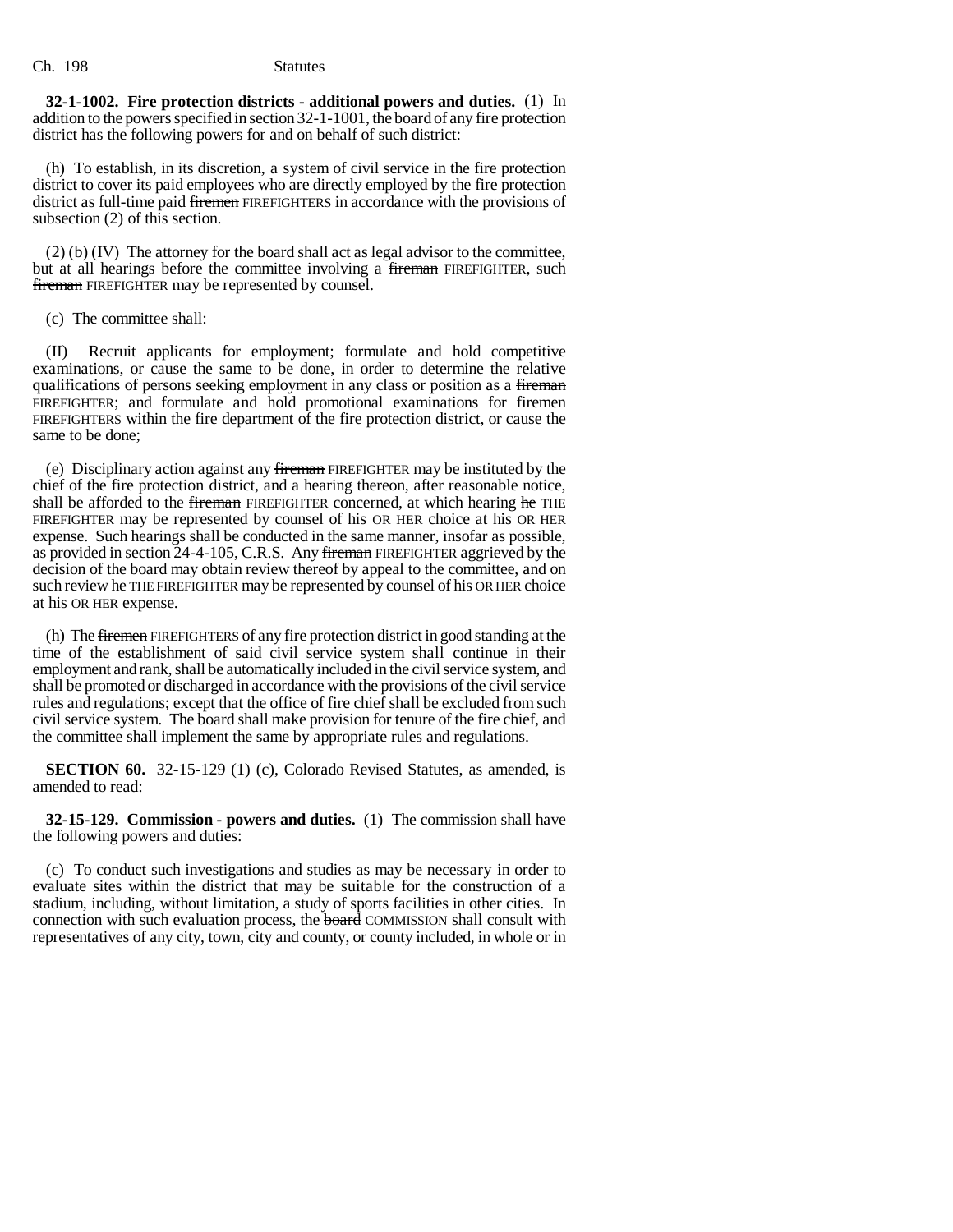part, in the district, the chambers of commerce located within the district, the board of directors of the Denver metropolitan major league baseball stadium district, the Colorado baseball commission, and any other individuals, groups of individuals, or entities that may provide any relevant expertise concerning the evaluation of stadium sites. In addition, the board COMMISSION shall consult with the urban land institute pursuant to the provisions of section 32-15-132 concerning the evaluation of sites for a stadium.

**SECTION 61.** 34-20-103 (2), (3), (4), and (5), Colorado Revised Statutes, 1995 Repl. Vol., are amended to read:

**34-20-103. Division of minerals and geology - creation - powers and duties - transfer of functions and property - change of statutory references.** (2) The division shall consist of the office of active and inactive mines, created in article 21 of this title, the coal mine board of examiners, created in article 22 of this title, the office of mined land reclamation and the mined land reclamation board, created in article 32 of this title. and the Colorado joint review process, created in article 10 of this title.

(3) The division of minerals and geology shall be responsible for the administration of article 10 of this title and articles 20 to 25 and 32 and 33 of this title through the office of active and inactive mines AND the office of mined land reclamation. and the Colorado joint review process.

(4) (a) The division shall, on and after July 1, 1992, execute, administer, perform, and enforce the rights, powers, duties, functions, and obligations vested in the division of mines AND the division of mined land reclamation and the Colorado joint review process prior to July 1, 1992, concerning the duties and functions transferred to the division of minerals and geology and allocated to the office of active and inactive mines AND the office of mined land reclamation. and the Colorado joint review process. On July 1, 1992, all employees of the division of mines AND the division of mined land reclamation and the Colorado joint review process whose principal duties are concerned with the duties and functions transferred to the office of active and inactive mines AND the office of mined land reclamation and the Colorado joint review process in the division of minerals and geology and whose employment in said offices in the division of minerals and geology is deemed necessary by the executive director of the department to carry out the purposes of this article shall be transferred to the division of minerals and geology and shall become employees thereof. Such employees shall retain all rights to the state personnel system and retirement benefits under the laws of this state, and their services shall be deemed to have been continuous. All transfers and any abolishment of positions in the state personnel system shall be made and processed in accordance with state personnel system laws and rules and regulations.

(b) On July 1, 1992, all items of property, real and personal, including office furniture and fixtures, books, documents, and records of the division of mines AND the division of mined land reclamation and the Colorado joint review process pertaining to the duties and functions transferred to the office of active and inactive mines AND the office of mined land reclamation and the Colorado joint review process in the division of minerals and geology pursuant to section 24-1-124 (3) (e), C.R.S., are transferred to the division of minerals and geology and shall become the property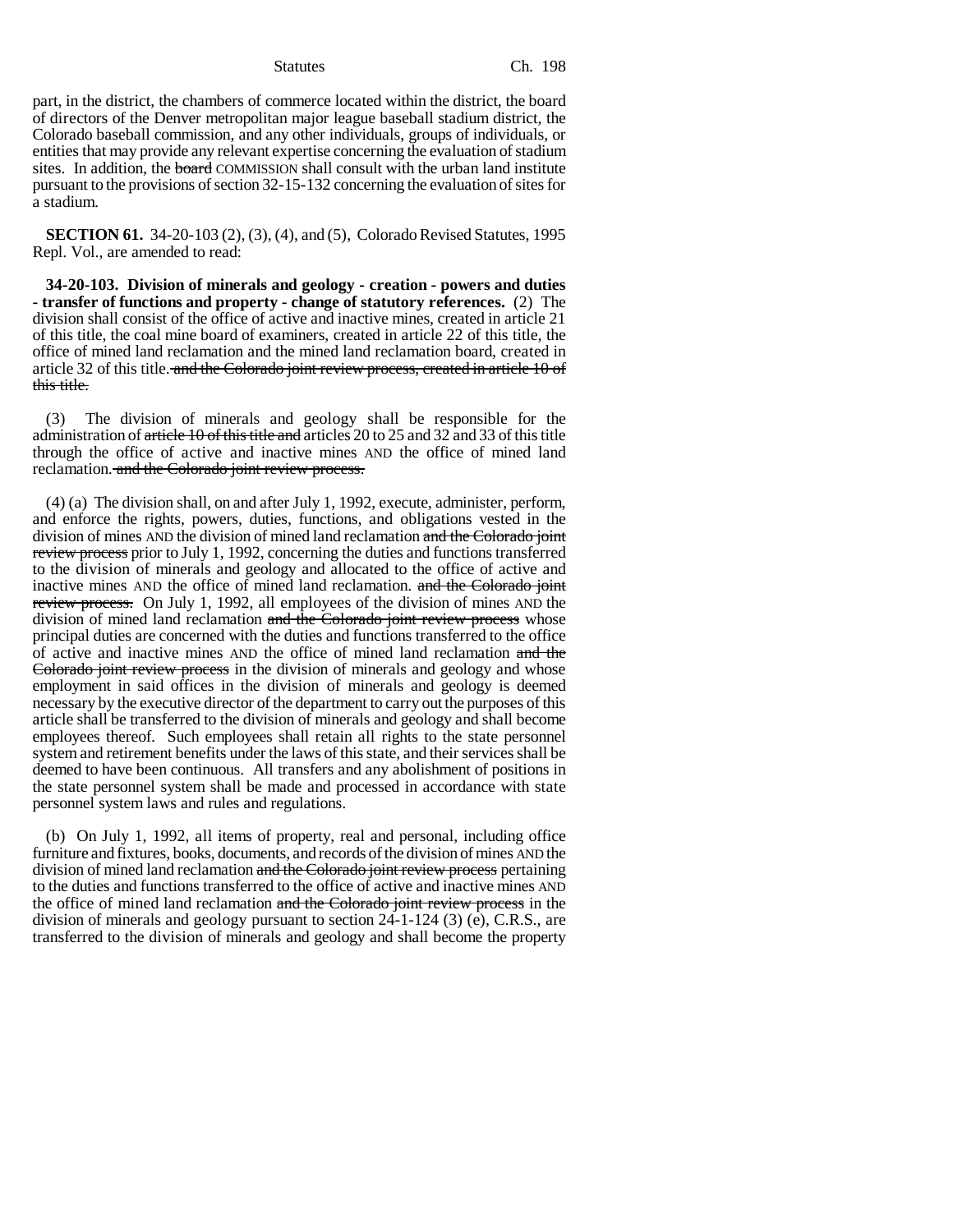thereof. To the maximum extent possible, the director shall direct the use of existing stocks of printed forms, papers, and materials in all agencies affected by this section.

(c) Whenever the division of mines AND the division of mined land reclamation  $\frac{d}{dt}$ the Colorado joint review process are referred to or designated by any contract or other document in connection with the duties and functions transferred to the office of active and inactive mines AND the office of mined land reclamation and the Colorado joint review process in the division of minerals and geology, such reference or designation shall be deemed to apply to said offices in the division of minerals and geology. All contracts entered into by the division of mines OR the division of mined land reclamation or the Colorado joint review process prior to July 1, 1992, in connection with the duties and functions transferred to the office of active and inactive mines AND the office of mined land reclamation and the Colorado joint review process in the division of minerals and geology are hereby validated, with the said offices in the division of minerals and geology succeeding to all the rights and obligations of such contracts. Any cash funds, custodial funds, trusts, grants, and any appropriations of funds from prior fiscal years open to satisfy obligations incurred under such contracts are hereby transferred and appropriated to the office of active and inactive mines AND the office of mined land reclamation and the Colorado joint review process in the division of minerals and geology for the payment of such obligations.

(5) On and after July 1, 1992, when any provision of this title refers to the division of mines OR the division of mined land reclamation, or the Colorado joint review process said law shall be construed as referring to the division of minerals and geology, the office of active and inactive mines, OR the office of mined land reclamation. or the Colorado joint review process.

**SECTION 62.** 35-23.5-108, Colorado Revised Statutes, 1995 Repl. Vol., is repealed as follows:

**35-23.5-108. Repeal - review of functions.** Sections 35-23.5-106 and 35-23.5-107 (1) (c) are repealed, effective July 1, 1995. Prior to such repeal, the licensing functions of the commissioner shall be reviewed as provided for in section 24-34-104, C.R.S.

**SECTION 63.** 39-1-103 (17) (a) (II) (B), Colorado Revised Statutes, 1994 Repl. Vol., as amended, is amended to read:

**39-1-103. Actual value determined - when.** (17) (a) (II) (B) The rents or fees taken into account under the cost or income approach to appraisal under sub-subparagraph (A) of this subparagraph (II) shall exclude that portion of the rents and fees required to be paid for all rights other than the exclusive right to use and possess the land, improvements, or personal property. Such rents or fees to be excluded shall include, but shall not be limited to, any portion of such rents or fees attributable to any of the following: Nonexclusive rights to use and possess public property, such as roads, rights-of-way, easements, and common areas; rights to conduct a business, as determined in accordance with guidelines to be published by the administrator; income of the holder of the possessory interest that is not directly derived from and directly related to the use or occupancy of the possessory interest; and reimbursement to the owner of the underlying real or personal property of the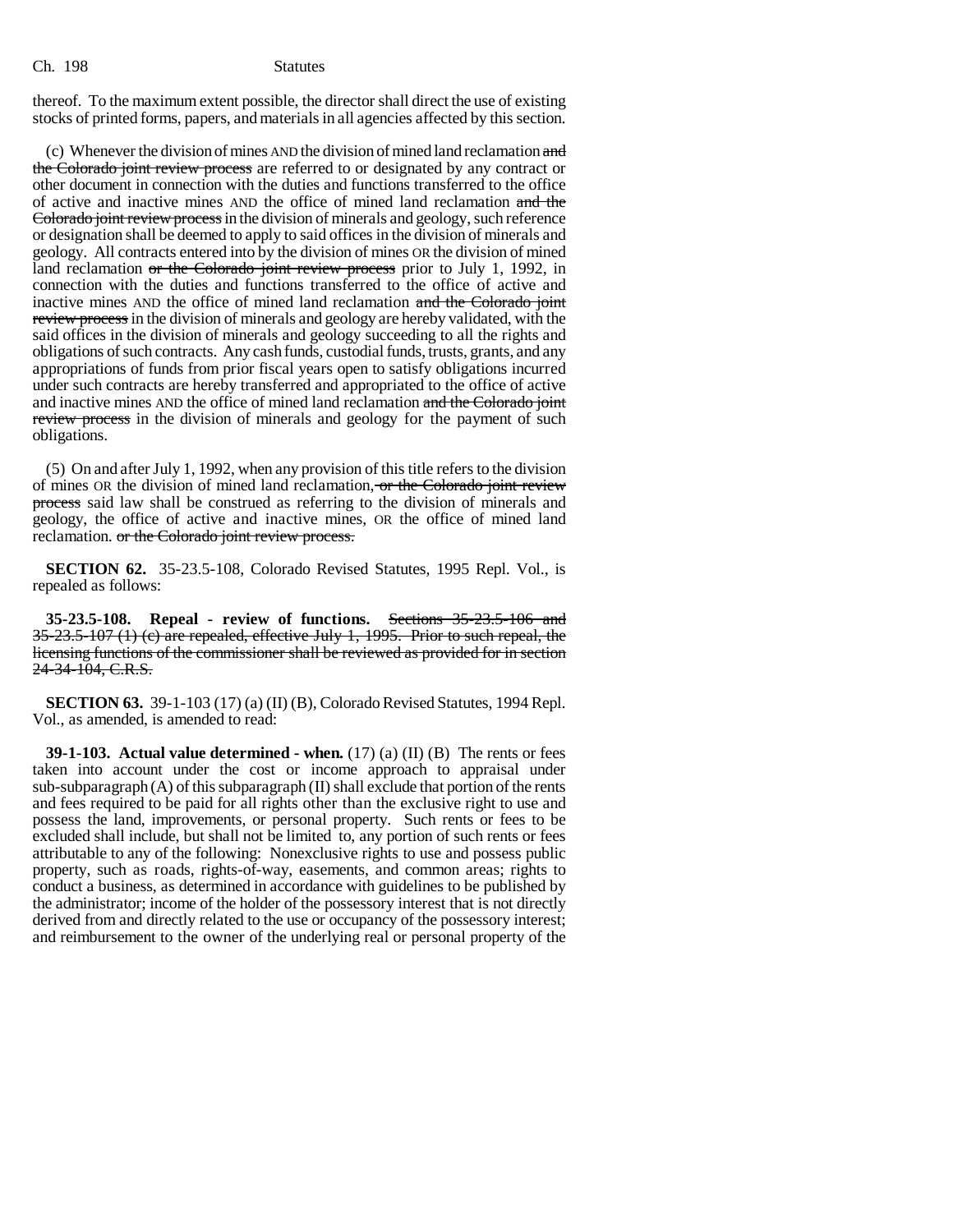reasonable costs of operating, maintaining, and repairing the land, improvements, or personal property to which the possessory interest pertains, regardless of whether such costs are separately stated, provided that the types of such costs can be identified with reasonable certainty from the documents granting the possessory interest. The actual value of the possessory interest so determined shall be adjusted to the taxable level of value using a factor or factors to be published by the administrator pursuant to the same procedures and principles as are provided for PERSONAL property in section 39-1-104 (12.3) (a) (I).

**SECTION 64.** 40-27-114, Colorado Revised Statutes, 1993 Repl. Vol., is amended to read:

**40-27-114. Care of animals injured.** Whenever any horse, cow, or other animal is injured by a train or otherwise on the right-of-way of any railroad company it is the duty of trackwalkers, section men, brakemen, conductors, firemen FIREFIGHTERS, engineers, and other employees of said company to care for such animal at once and report the facts to the nearest station agent and then notify the state board of stock inspection commissioners. It is the duty of the agent to give immediate notice, when possible, of the condition of such animal to the owner or his THE OWNER'S agent whose duty it is forthwith upon receipt of notice to have such animal properly cared for. When immediate notice to the owner is not possible it is the duty of the station agent to have such injured animal properly cared for without delay.

**SECTION 65.** 42-4-501, Colorado Revised Statutes, 1993 Repl. Vol., as amended, is amended to read:

**42-4-501. Size and weight violations - penalty.** Except as provided in section 42-4-509, it is a traffic infraction for any person to drive or move or for the owner to cause or knowingly permit to be driven or moved on any highway any vehicle or vehicles of a size or weight exceeding the limitations stated in sections 42-4-502 to 42-4-512 or otherwise in violation of said sections or section 42-4-1407, except as permitted in section 42-4-510. The maximum size and weight of vehicles specified in said sections shall be lawful throughout this state, and local authorities shall have no power or authority to alter said limitations, except as express authority may be granted in said sections SECTION 42-4-106.

**SECTION 66.** 8-40-301 (3) (c), Colorado Revised Statutes, 1986 Repl. Vol., as amended, is amended to read:

**8-40-301. Scope of term "employee".** (3) (c) The provisions of paragraph (a) of this subsection (3) do not apply to an inmate working for a joint venture established pursuant to the provisions of section 17-24-119 OR 17-24-121, C.R.S. Such inmate shall be an employee of such joint venture for purposes of articles 40 to 47 of this title.

**SECTION 67.** 19-1-103.5, Colorado Revised Statutes, 1986 Repl. Vol., as amended, is repealed as follows:

**19-1-103.5. Other definitions.** (1) For the definition of parent and child relationship, see section 14-15-102, C.R.S.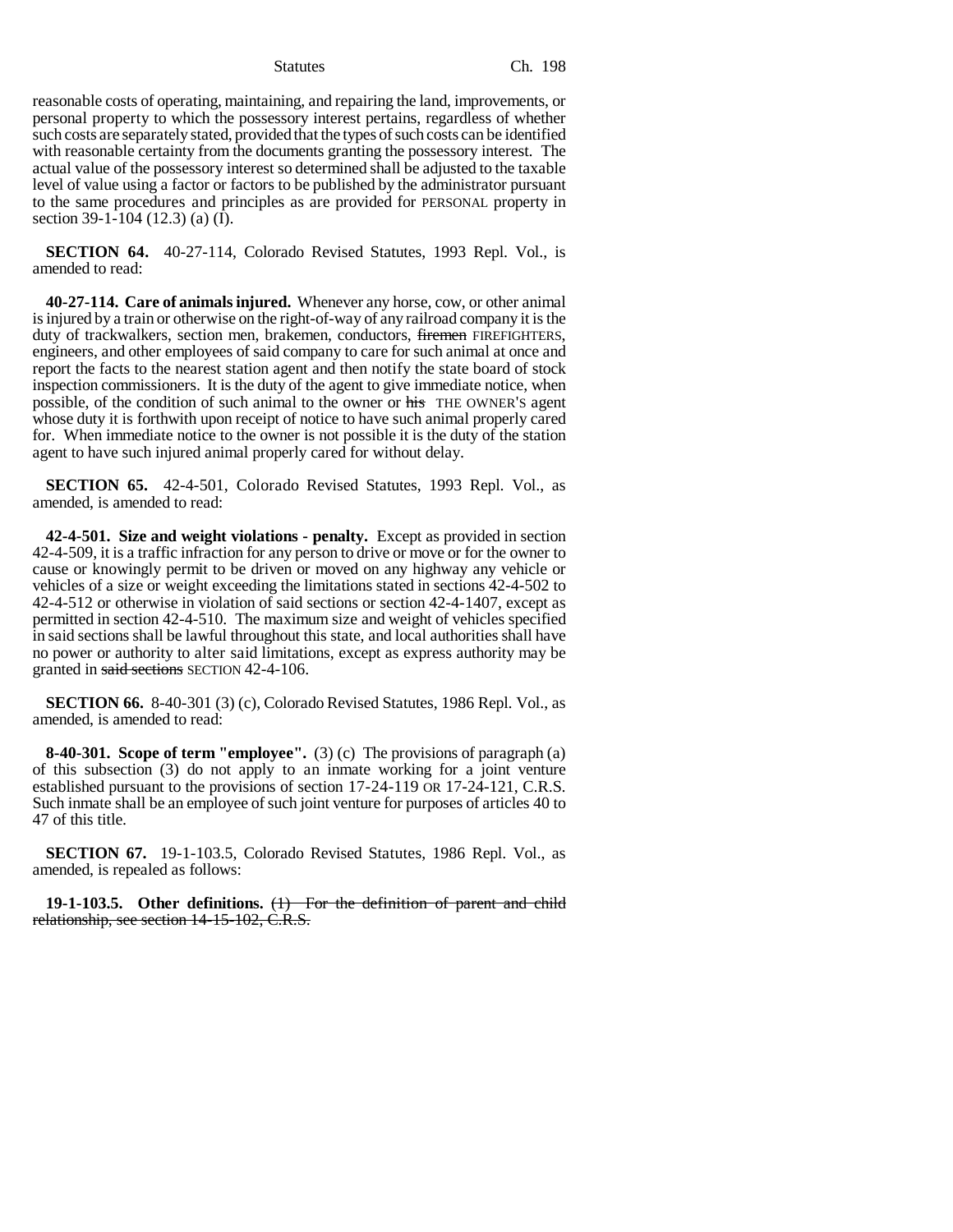# (2) For father defined, see section 14-15-124, C.R.S.

**SECTION 68.** 19-2-921 (3) (b), Colorado Revised Statutes, 1986 Repl. Vol., as amended, is amended to read:

**19-2-921. Commitment to department of human services.** (3) (b) (I) The juvenile court may commit any juvenile adjudicated AS AN AGGRAVATED JUVENILE OFFENDER for an offense other than an offense that would constitute a class 1 or class 2 felony if committed by an adult to the department of human services for a determinate period of up to five years.

(II) The juvenile court shall commit any juvenile adjudicated AS AN AGGRAVATED JUVENILE OFFENDER for an offense that would constitute a class 2 felony if committed by an adult to the department of human services for a determinate period of up to five years.

(III) The juvenile court shall commit any juvenile adjudicated AS AN AGGRAVATED JUVENILE OFFENDER for an offense that would constitute a class 1 felony if committed by an adult to the department of human services for a determinate period of up to seven years.

**SECTION 69.** 25-1-802 (1) (a), Colorado Revised Statutes, 1989 Repl. Vol., as amended by House Bill 97-1157, enacted at the First Regular Session of the Sixtyfirst General Assembly, is amended to read:

**25-1-802. Patient records in custody of individual health care providers.** (1) (a) Every patient record in the custody of a podiatrist, chiropractor, dentist, doctor of medicine, doctor of osteopathy, nurse, optometrist, audiologist, acupuncturist, direct-entry midwife, or physical therapist required to be licensed under title 12, C.R.S., or a person practicing psychotherapy under the provisions of article 43 of title 12, C.R.S., except records pertaining to mental health problems, shall be available to the patient upon submission of a written authorization-request for inspection of records, dated and signed by the patient, at reasonable times and upon reasonable notice. A summary of records pertaining to a patient's psychiatric or psychological MENTAL HEALTH problems may, upon written request and signed and dated authorization, be made available to the patient or the patient's designated representative following termination of the treatment program.

**SECTION 70.** 38-51-109.3 (1) (b), Colorado Revised Statutes, 1982 Repl. Vol., as enacted by House Bill 97-1261, enacted at the First Regular Session of the Sixtyfirst General Assembly, is amended to read:

**38-51-109.3. Geographic information system positions - professional land surveyor.** (1) A professional land surveyor shall be exempt from the requirements of section 38-51-103 when making a GIS land position determination. A GIS land position made by a professional land surveyor shall have the following limitations:

(b) It shall not establish the location of any aliquot or control corner as they are defined in subsections (2) and (6) of section 38-51-102 until complete research and corner evaluation are performed to meet the requirements as provided in article 51 of title 38, C.R.S. is performed by a professional land surveyor.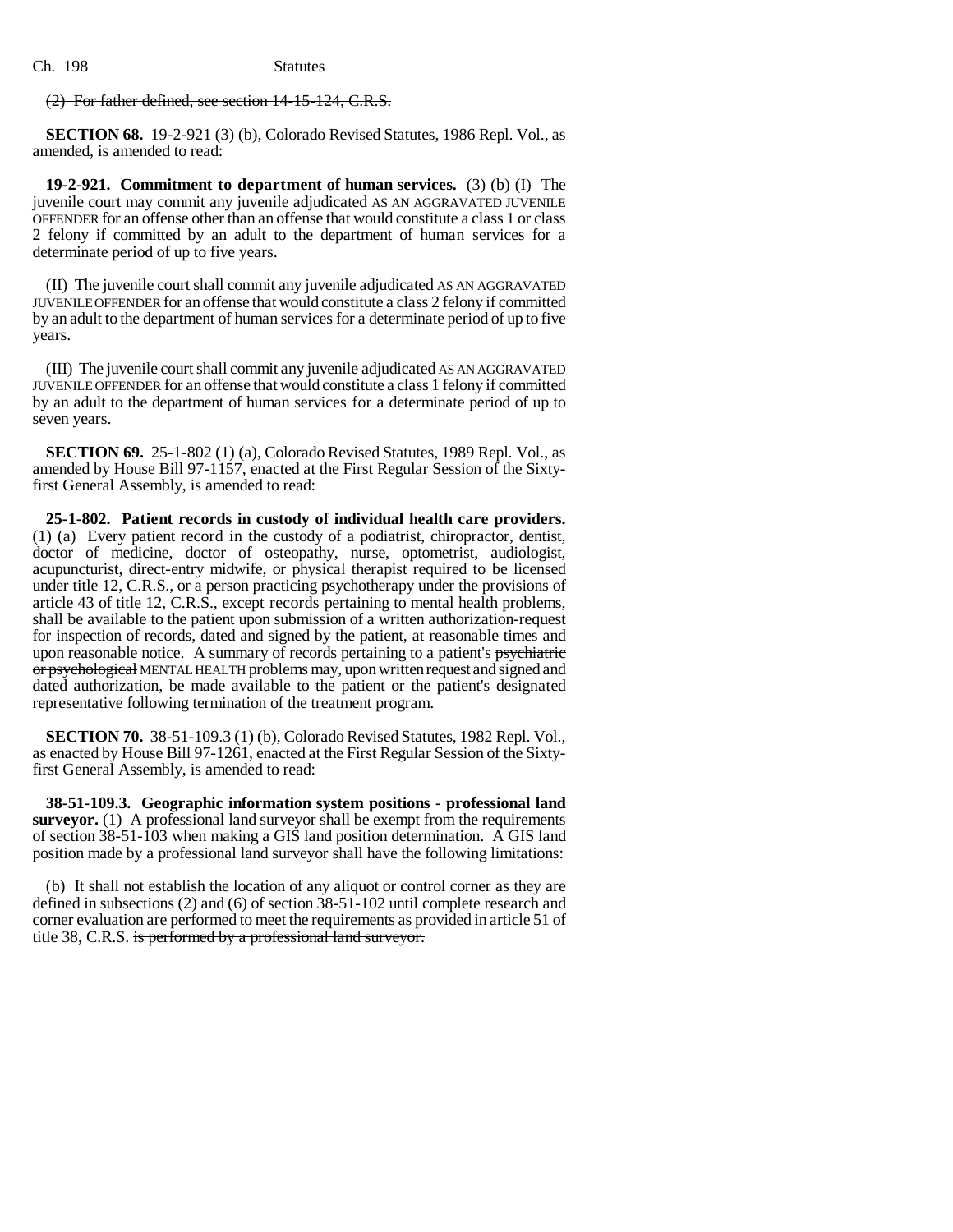**SECTION 71.** 39-5-122.5, Colorado Revised Statutes, 1994 Repl. Vol., as amended, is repealed as follows:

**39-5-122.5. Taxpayer's remedies - property tax credit for incorrect valuations used for property tax levied in 1987 for collection in 1988.** (1) Notwithstanding any law to the contrary, in any case where the owner of real property protests, as provided by law, the valuation of such real property for the purposes of property tax levied in 1988 for collection in 1989 and such valuation is corrected due to the fact that such valuation is found to be erroneous or otherwise improper on grounds other than any change or adjustment of any ratio of valuation for assessment for residential real property pursuant to the provisions of section 39-1-104.2, the assessor of the county in which such real property is located shall also correct such erroneous valuation for property tax year 1987 if such valuation was based upon the same or similar facts or conditions as the valuation for property tax year 1988.

 $(2)$  Except as otherwise provided in this subsection  $(2)$ , the owner of real property upon which the valuation of such real property has been corrected pursuant to the provisions of subsection (1) of this section shall be entitled to a tax credit. Such property tax credit shall be in an amount equal to the difference between the amount of property tax calculated with the original 1987 valuation and the amount of property tax which would have been due based upon the corrected valuation using the existing 1987 mill levy for that property. Any owner of real property who stipulated in writing or on the record as having agreed to between the party and the county board of equalization the valuation of such real property for the property tax year 1987 to either the assessor, the county board of equalization, or the board of assessment appeals shall not be eligible for said tax credit.

(3) The assessor shall compute the amount of the property tax credit which the owner of real property is entitled to pursuant to the provisions of subsection (2) of this section and shall notify the treasurer of said amount. Upon receipt of such notification, the treasurer shall adjust the amount of tax levied on such real property to reflect the amount of the property tax credit for such real property. If the amount of the credit granted pursuant to the provisions of this section exceeds the amount of property tax levied, the amount of said excess shall be refunded to the owner of real property in the manner provided by law. Such refunds shall be exempt from the provisions of section 39-2-116. Such taxes shall be adjusted in such a manner that the amount of any property tax credit given pursuant to the provisions of this section shall be divided proportionally among the appropriate taxing entities based upon the amount of tax levied by a taxing entity on such real property in proportion to the total amount of tax levied on such real property by such taxing entities. A taxing entity may adjust the amount of its tax levy authorized pursuant to the provisions of section 29-1-301, C.R.S., by an additional amount which does not exceed the proportional share of the total amount of property tax credits granted to taxpayers for incorrect valuations of real property pursuant to the provisions of this section. After calculating the amount of property tax revenues necessary to satisfy the requirements of the "Public School Finance Act of 1988", former article 53 of title 22, C.R.S., any school district shall add an amount equal to the proportional share of the total amount of property tax credits granted to taxpayers for incorrect valuations of real property pursuant to the provisions of this section prior to the setting of the mill levy for such school district. Where a final determination is made granting a property tax credit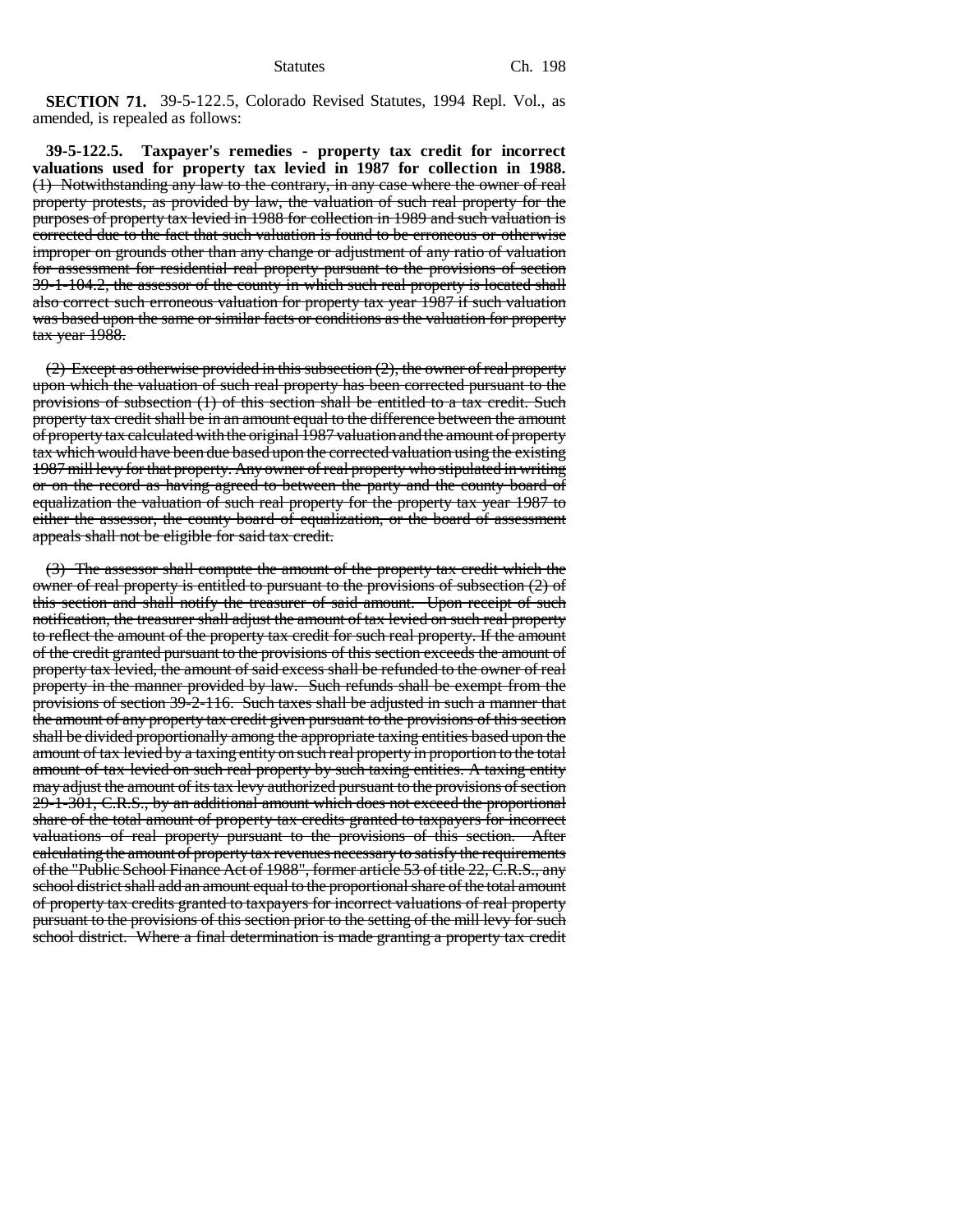pursuant to the provisions of this section after the certification of tax levies, the property tax credit granted shall apply to property taxes levied in the year immediately following said final determination. Any additional amount added pursuant to the provisions of this subsection (3) shall not be included in the total amount of revenue levied in said year for purposes of computing the limit for the succeeding year pursuant to the provisions of section 29-1-301, C.R.S. For the purposes of this subsection (3), a taxing entity's proportional share of the total amount of property tax credits granted shall be based upon the amount of tax levied by a taxing entity on such real property in proportion to the total amount of tax levied on such real property by such taxing entities.

(4) The assessor shall give public notice in at least one issue of a newspaper published in his county that the owner of any real property may protest his valuation of such real property for the purposes of property tax levied in 1988 for collection in 1989 as provided by law, that, if such valuation is found to be erroneous and if such erroneous valuation was used for the purposes of property tax levied in 1987 for collection in 1988, the valuation shall be corrected for property tax year 1987, and that the owner of such real property is entitled to a property tax credit for property tax year 1988 for the amount of property tax incorrectly levied in property tax year 1987 due to such erroneous valuation.

## (5) Repealed.

**SECTION 72.** 42-4-2001 (4), Colorado Revised Statutes, 1993 Repl. Vol., as enacted by Senate Bill 97-058, enacted at the First Regular Session of the Sixty-first General Assembly, is amended to read:

**42-4-2001. Maximum hours of service - ready-mix concrete truck operators.** (4) Any commercial motor vehicle that transports hazardous materials shall be exempt from this section and shall be subject to the federal hours-of-service limitations in parts 395 and 350, C.F.R. 49 C.F.R. SECTIONS 395 AND 350.

**SECTION 73. Effective date.** This act shall take effect at 12:01 a.m. on the day following the expiration of the ninety-day period after final adjournment of the general assembly that is allowed for submitting a referendum petition pursuant to article V, section  $1(3)$  of the state constitution; except that, if a referendum petition is filed against this act or an item, section, or part of this act within such period, then the act, item, section, or part, if approved by the people, shall take effect on the date of the official declaration of the vote thereon by proclamation of the governor.

Approved: May 27, 1997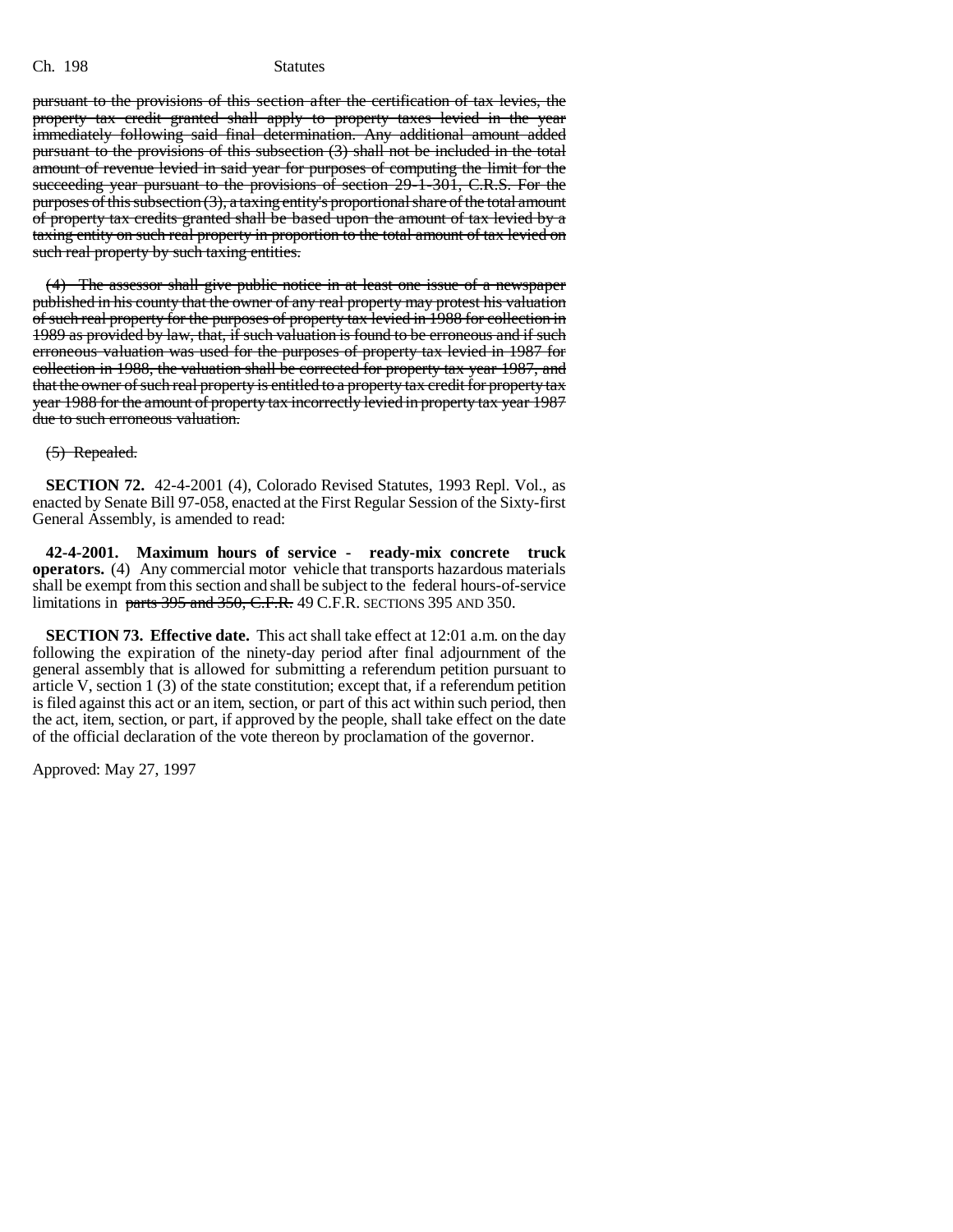# **APPENDIX**

| <b>C.R.S.</b><br><b>Section</b>              | <b>Section</b><br>in bill | <b>Reason</b>                                                                                                                                                                                                                                                                                                                      |
|----------------------------------------------|---------------------------|------------------------------------------------------------------------------------------------------------------------------------------------------------------------------------------------------------------------------------------------------------------------------------------------------------------------------------|
| $6 - 18 - 201$<br>(1)(a)                     | $\mathbf{1}$              | Changes internal references to correspond to changes<br>made by HB93-1154, chapter 191, page 732.                                                                                                                                                                                                                                  |
| 8-40-202<br>(1)(a)(I)(A)<br>and $(1)(a)(II)$ | $\mathfrak{2}$            | Changes "fireman" to "firefighter" to comply with<br>HB95-1128, chapter 89, SB96-011, chapter 183, and<br>SB96-068, chapter 188.                                                                                                                                                                                                   |
| $12 - 9 - 102(19)$<br>and $(22)$             | 3                         | Same as 8-40-202.                                                                                                                                                                                                                                                                                                                  |
| $12-9-104(1)$                                | 4                         | Same as 8-40-202.                                                                                                                                                                                                                                                                                                                  |
| 12-9-105<br>(1)(b)                           | 5                         | Same as 8-40-202.                                                                                                                                                                                                                                                                                                                  |
| 12-15-121                                    | 6                         | Repeals as obsolete a section providing for the July<br>1, 1994, repeal of specified sections referenced in the<br>section.                                                                                                                                                                                                        |
| $12-35-104(5)$                               | 7                         | Changes the termination date of the board of dental<br>examiners from July 1, 1996, to July 1, 2003, to<br>reflect the intent of SB96-087, chapter 262, page<br>1416 where section 24-34-104 was amended to<br>extend the automatic termination date of the board to<br>that date.                                                 |
| 12-47.1-103<br>(11)                          | 8                         | Deletes a reference<br>to "shills" because<br>the<br>employment of shills was prohibited by SB96-033,<br>chapter 223, section 2, page 1111,<br>and the<br>conforming amendment was not made.                                                                                                                                       |
| 17-22.5-404<br>$(2)(a)(I)$ and<br>(3)(a)(V)  | 9                         | In subsection $(2)(a)(I)$ , corrects an internal reference<br>to reflect that the provisions previously contained in<br>the referenced section were repealed and relocated<br>by SB94-172, chapter 344, page 2599. In subsection<br>$(3)(a)(V)$ , changes "fireman" to "firefighter" for the<br>same reason specified in 8-40-202. |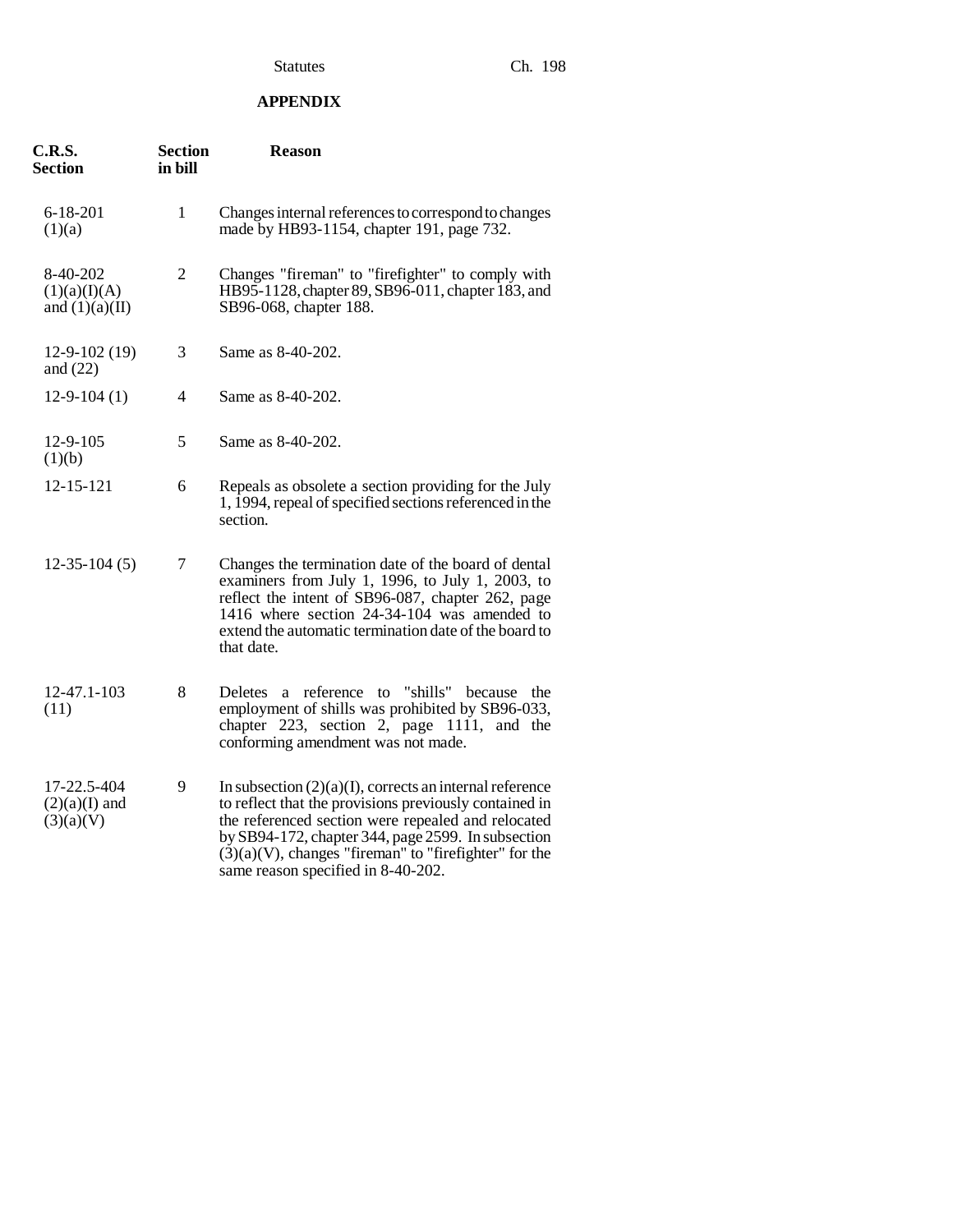| Ch. 198                            |    | <b>Statutes</b>                                                                                                                                                                                                                                             |
|------------------------------------|----|-------------------------------------------------------------------------------------------------------------------------------------------------------------------------------------------------------------------------------------------------------------|
| 17-24-106.6<br>(2.1)(c)            | 10 | Corrects an error made in the drafting of a House<br>Finance Committee report amending HB90-1335 in<br>which a reference to "fund suitable locations" should<br>be "find suitable locations". (See House Journal,<br>page 1628, May 3, 1990.)               |
| $18 - 1 - 105$<br>(1)(b)(IV)       | 11 | Same as 8-40-202.                                                                                                                                                                                                                                           |
| $18-1-106(1.5)$                    | 12 | Same as 8-40-202.                                                                                                                                                                                                                                           |
| 18-3-107                           | 13 | Same as 8-40-202.                                                                                                                                                                                                                                           |
| 18-3-201                           | 14 | Same as 8-40-202.                                                                                                                                                                                                                                           |
| 18-3-202<br>(1)(e)                 | 15 | Same as 8-40-202.                                                                                                                                                                                                                                           |
| 18-3-203<br>$(1)(c)$ and<br>(1)(f) | 16 | Same as 8-40-202.                                                                                                                                                                                                                                           |
| 18-9-107 IP<br>$(1)$ and $(1)(b)$  | 17 | Same as 8-40-202.                                                                                                                                                                                                                                           |
| $18-20-105(1)$                     | 18 | Changes the time frame for reporting slot machine<br>movement to conform to section $12-47.1-803$ (1) (d)<br>which allows the Colorado Limited Gaming<br>Commission to set, by rule, the time and manner for<br>reporting the movement of any slot machine. |
| 19-3-304<br>(2)(v)                 | 19 | Same as 8-40-202.                                                                                                                                                                                                                                           |
| 22-83-102                          | 20 | Deletes language relating to the advisory commission<br>on telecommunications because the section creating<br>the commission, section 24-30-1802, was repealed<br>by HB93-1035, chapter 285, page 1701, effective<br>July 1, 1995.                          |
| 23-3.3-201                         | 21 | Same as 8-40-202.                                                                                                                                                                                                                                           |
| 23-3.3-205<br>$(1)$ and $(3)(b)$   | 22 | Same as 8-40-202.                                                                                                                                                                                                                                           |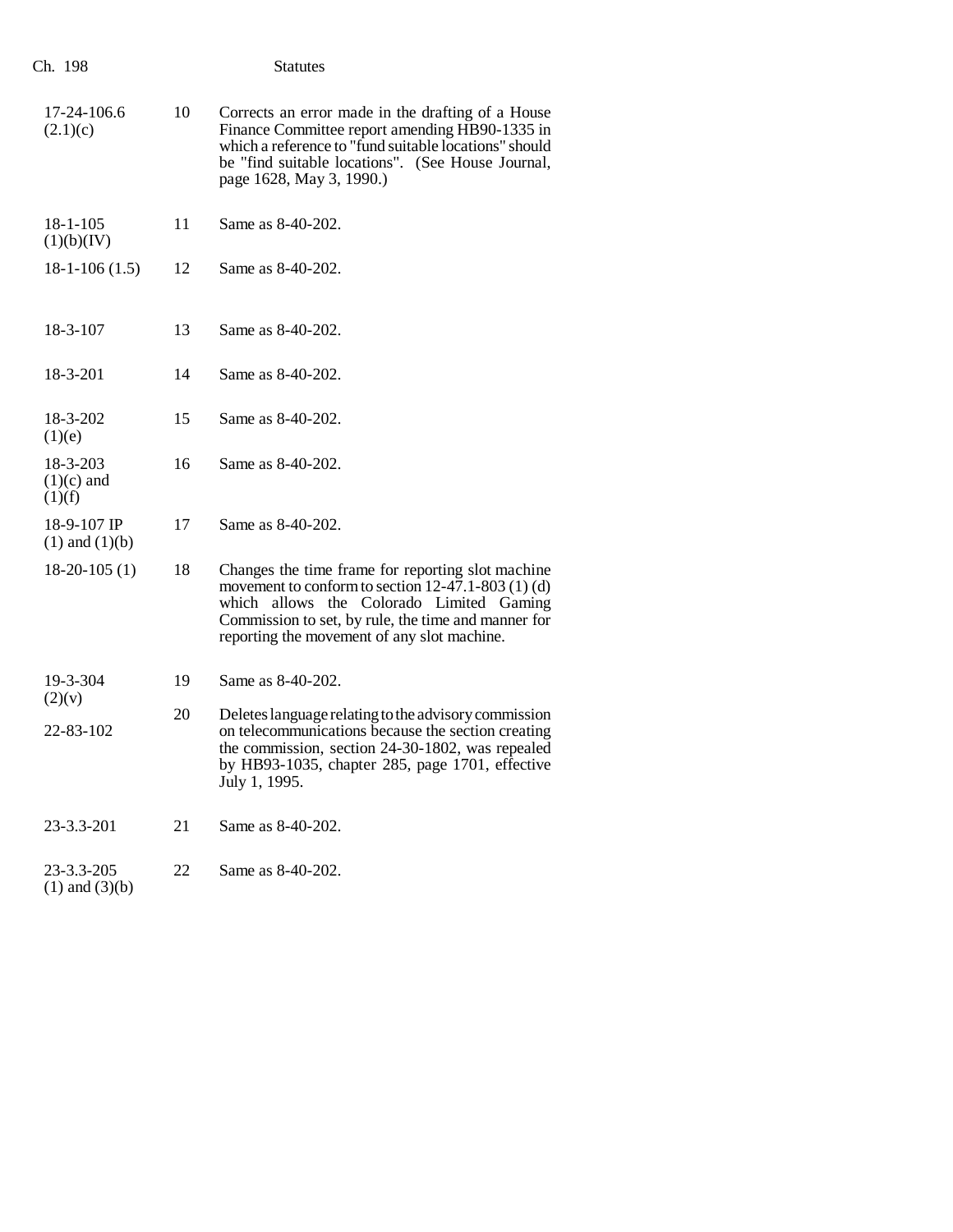|                                         |    | <b>Statutes</b>                                                                                                                                                                                                                                                                                                                              | Ch. 198 |
|-----------------------------------------|----|----------------------------------------------------------------------------------------------------------------------------------------------------------------------------------------------------------------------------------------------------------------------------------------------------------------------------------------------|---------|
| 23-30-307                               | 23 | Same as 8-40-202.                                                                                                                                                                                                                                                                                                                            |         |
| $24-10-115(6)$                          | 24 | Repeals as obsolete a section referring to part 4 of<br>article 21 of title 23 because the entire part was<br>repealed by SB91-225, chapter 99, page 589.                                                                                                                                                                                    |         |
| 24-30-1106                              | 25 | Changes "division or the director of central services"<br>to "department of personnel" and "director of central<br>services" to "executive director" of the department of<br>personnel because SB96-228, chapter 273, page<br>1497, abolished the division of central services and<br>transferred its duties to the department of personnel. |         |
| 24-30-1107                              | 26 | Same as 24-30-1106.                                                                                                                                                                                                                                                                                                                          |         |
| 24-30-1108                              | 27 | Same as 24-30-1106.                                                                                                                                                                                                                                                                                                                          |         |
| 24-30-1511                              | 28 | Deletes a reference to section 24-30-1510.6 which<br>was repealed effective January 1, 1995. SB90-100,<br>chapter 165, section 5, page 1196.                                                                                                                                                                                                 |         |
| 24-30-1512                              | 29 | Same as 24-30-1511.                                                                                                                                                                                                                                                                                                                          |         |
| Part 18 of<br>article 30 of<br>title 24 | 30 | Same as 22-83-102.                                                                                                                                                                                                                                                                                                                           |         |
| 24-33.5-1303<br>(1)(b)                  | 31 | Same as 8-40-202.                                                                                                                                                                                                                                                                                                                            |         |
| 24-46.1-101<br>(2)(a)                   | 32 | Subsection (2) (a) was amended by SB96-208,<br>chapter 270, page 1470, to strike "administration"<br>and substitute "personnel". $(2)$ (a) should have been<br>repealed since the "department of personnel" is<br>already listed in (2) (1).                                                                                                 |         |
| 24-50-134<br>IP(4)                      | 33 | Deletes an internal reference to subsection (5) and<br>substitutes $(5.1)$ because the provision was relocated<br>effective July 1, 1985.                                                                                                                                                                                                    |         |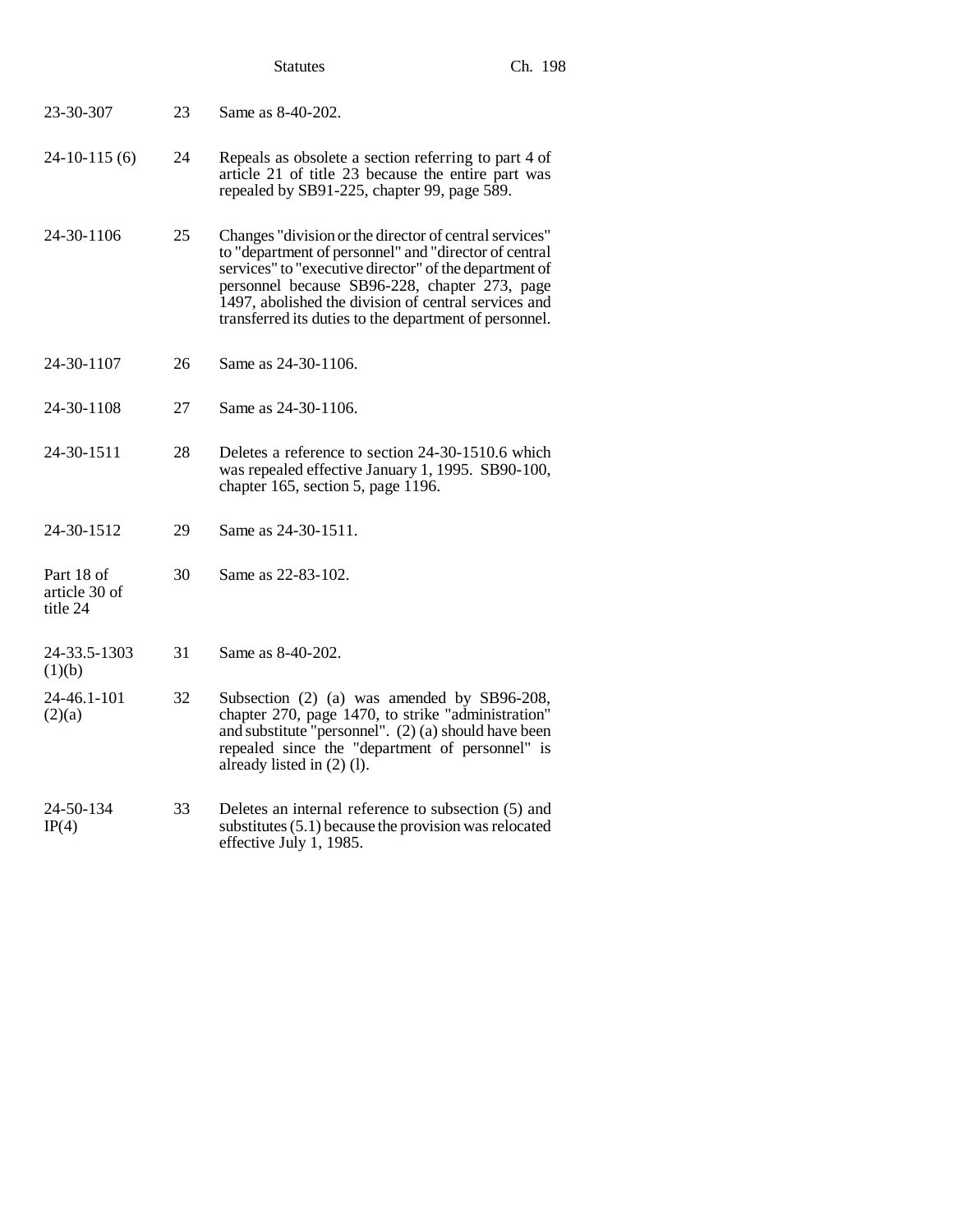| Ch. 198                          |    | <b>Statutes</b>                                                                                                                                                                                                                                                                                                                                                                                                                                                                                    |
|----------------------------------|----|----------------------------------------------------------------------------------------------------------------------------------------------------------------------------------------------------------------------------------------------------------------------------------------------------------------------------------------------------------------------------------------------------------------------------------------------------------------------------------------------------|
| 24-50.3-106<br>(2)               | 34 | This section was amended by SB96-228, chapter<br>273, page 1493, to authorize the revisor of statutes to<br>change "division of administrative hearings" to<br>"department of personnel". However, the final<br>version of SB96-228 did not eliminate the division of<br>administrative hearings and the conforming change<br>needed in this section was not made.                                                                                                                                 |
| 24-51-310<br>(1)(f)              | 35 | Same as 8-40-202.                                                                                                                                                                                                                                                                                                                                                                                                                                                                                  |
| 24-53-108<br>(2)(b)              | 36 | Same as 8-40-202.                                                                                                                                                                                                                                                                                                                                                                                                                                                                                  |
| $24-54-101(3)$                   | 37 | Same as 8-40-202.                                                                                                                                                                                                                                                                                                                                                                                                                                                                                  |
| 24-70-102                        | 38 | Clarifies the definition of "second-class matter" to<br>reflect the change made by the United States Postal<br>Service, effective July 1, 1996, from "Second Class<br>mail" to "Periodical Postage".                                                                                                                                                                                                                                                                                               |
| $24 - 72 - 110(1)$               | 39 | In a provision that sets out a penalty for forgery with<br>regard to a written instrument, changes "forgery in<br>the second degree" to "forgery" to correspond with<br>HB93-1302, chapter 322, page 1988, where the<br>prohibitions contained in section<br>18-5-103<br>concerning second degree forgery were moved to<br>section 18-5-102 concerning forgery.                                                                                                                                    |
| 24-75-605<br>$IP(1)$ and $IP(4)$ | 40 | Same as 8-40-202.                                                                                                                                                                                                                                                                                                                                                                                                                                                                                  |
| $24 - 75 - 903(5)$<br>and $(6)$  | 41 | In SB96-228, chapter 273, page 1529, concerning<br>the organization of the department of personnel,<br>conforming amendments were made to change "state<br>archivist" to "executive director".<br>However,<br>amendments that should have been made to section<br>$24-80-102$ (5) and (6) to incorporate this change<br>were erroneously made to section 24-75-903 (5) and<br>(6). Therefore, this section deletes the provisions<br>and the next section adds them to the correct<br>subsections. |
| $24 - 80 - 102(5)$               | 42 | Same as 24-75-903.                                                                                                                                                                                                                                                                                                                                                                                                                                                                                 |

and (6)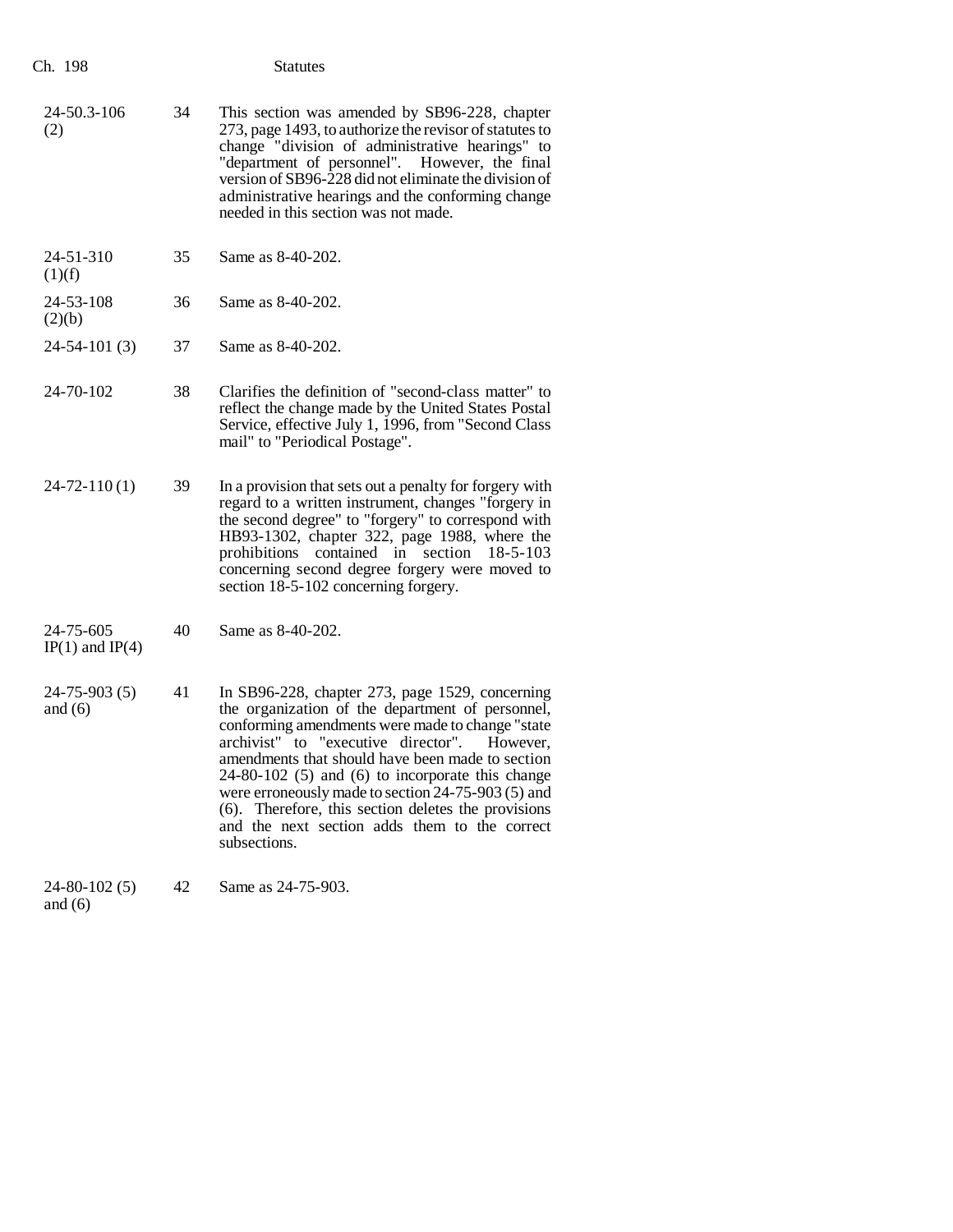|                                  |    | <b>Statutes</b>                                                                                                                                                                                                                                                                                                                        | Ch. 198 |
|----------------------------------|----|----------------------------------------------------------------------------------------------------------------------------------------------------------------------------------------------------------------------------------------------------------------------------------------------------------------------------------------|---------|
| 25-4-715                         | 43 | Repeals as obsolete a section providing for the July<br>1, 1994, repeal of specified sections referenced in the<br>section.                                                                                                                                                                                                            |         |
| 25-11-203<br>(3)(b)              | 44 | Reinserts existing language that was accidentally<br>omitted when the section was amended by<br>HB94-1029, chapter 345, page 2791, to change the<br>name of the department.                                                                                                                                                            |         |
| 26-5.3-106<br>$(2)(a)$ and $(3)$ | 45 | Repeals subsection $(2)(a)$ since the "legislative<br>oversight committee for children, youth, and<br>families" was established in SB93-026, which did<br>not pass. Therefore, the committee does not exist.<br>In subsection $(3)$ , repeals the subsection as obsolete<br>since the date specified to submit the plan has<br>passed. |         |
| 26-5.5-102<br>(1)(f)             | 46 | Changes "state board of social services" to "state<br>board of human services" because the name of the<br>department was changed by HB93-1317, chapter<br>230, page 1108 and HB94-1029, chapter 345, page<br>2603.                                                                                                                     |         |
| 27-10.5-114<br>(6.5)             | 47 | Changes the internal reference from "25-1-107 (1)<br>(ee) $(\text{II.5})$ (H)" to "25-1-107 (1) (ee) (II.5) (I)" to<br>correct an error made in the drafting of SB92-084,<br>chapter 177, page 1157.                                                                                                                                   |         |
| 27-13-107                        | 48 | Adds the language "the special intensive treatment<br>demonstration" to clarify the meaning of unit, which<br>was established in $27-13-106$ .                                                                                                                                                                                         |         |
| 27-13-108                        | 49 | Same as 27-13-107.                                                                                                                                                                                                                                                                                                                     |         |
| 29-5-105                         | 50 | Same as 8-40-202.                                                                                                                                                                                                                                                                                                                      |         |
| 29-5-107                         | 51 | Same as 8-40-202.                                                                                                                                                                                                                                                                                                                      |         |
| 29-5-108                         | 52 | Same as 8-40-202.                                                                                                                                                                                                                                                                                                                      |         |
| 29-5-109                         | 53 | Same as 8-40-202.                                                                                                                                                                                                                                                                                                                      |         |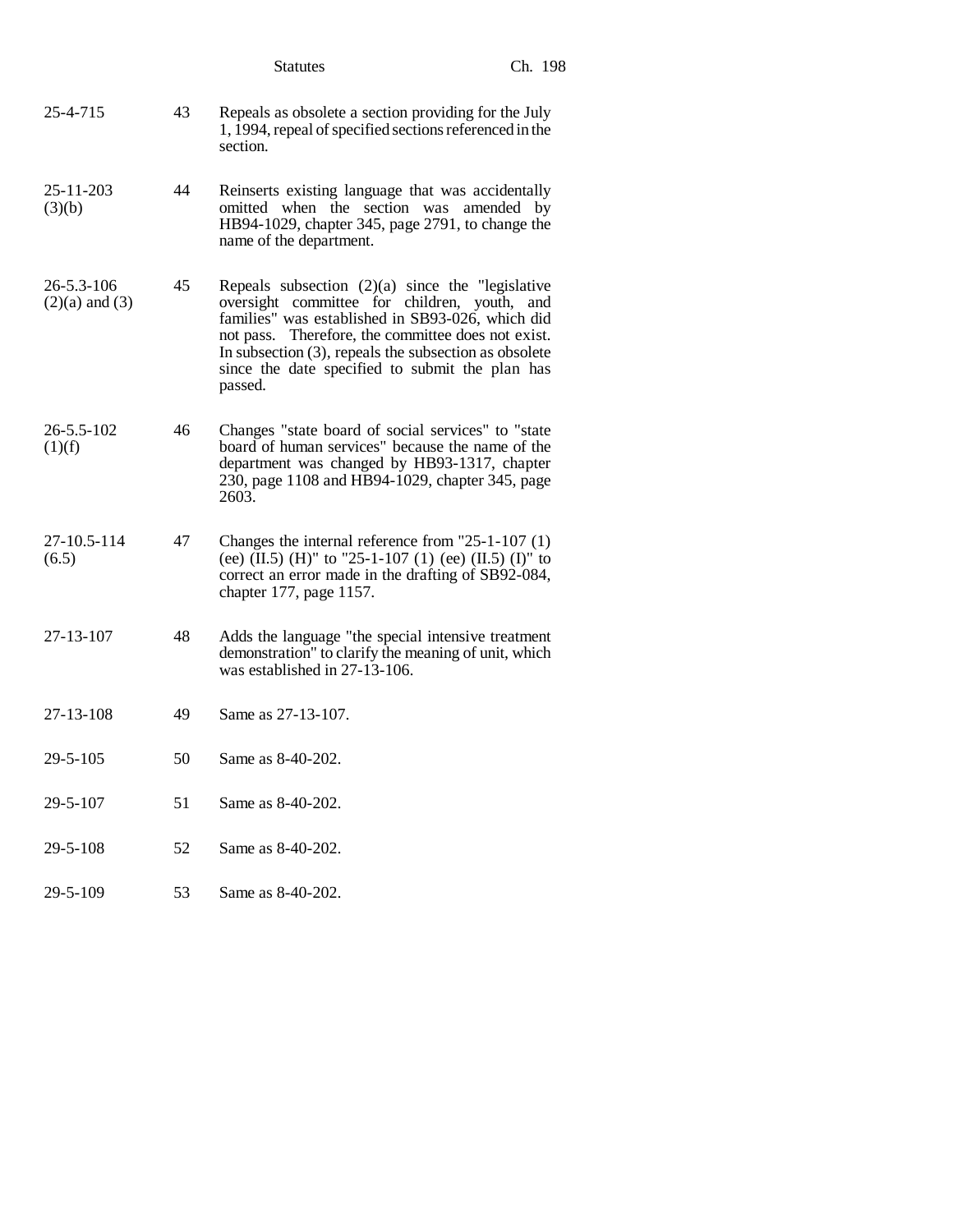| Ch. 198                                                                                 |    | <b>Statutes</b>                                                                                                                                                                                                                                                                                 |
|-----------------------------------------------------------------------------------------|----|-------------------------------------------------------------------------------------------------------------------------------------------------------------------------------------------------------------------------------------------------------------------------------------------------|
| $29 - 5 - 110$                                                                          | 54 | Same as 8-40-202.                                                                                                                                                                                                                                                                               |
| $29 - 7 - 101$<br>(3)(b)(II)                                                            | 55 | Same as 8-40-202.                                                                                                                                                                                                                                                                               |
| $30 - 15 - 105$                                                                         | 56 | Same as 8-40-202.                                                                                                                                                                                                                                                                               |
| 31-10-1507                                                                              | 57 | Same as 24-72-110.                                                                                                                                                                                                                                                                              |
| $31-30-105(2)$                                                                          | 58 | Same as 8-40-202.                                                                                                                                                                                                                                                                               |
| $32 - 1 - 1002$<br>$(1)(h)$ ,<br>(2)(b)(IV),<br>(2)(c)(II),<br>$(2)(e)$ , and<br>(2)(h) | 59 | Same as 8-40-202.                                                                                                                                                                                                                                                                               |
| 32-15-129<br>(1)(c)                                                                     | 60 | Changes "board" to "commission" because the<br>section describes the powers and duties of the<br>football stadium site selection commission. Section<br>32-15-132, referred to in the last sentence of this<br>section, correctly refers to "commission".<br>HB96-1374, chapter 214, page 1076. |
| 34-20-103<br>(2), (3), (4),<br>and $(5)$                                                | 61 | Deletes references to article 10 of title 34 and to the<br>Colorado joint review process since that article<br>where the joint review process was created was<br>repealed effective July 1, 1996, in HB90-1103,<br>chapter 47, page 333.                                                        |
| 35-23.5-108                                                                             | 62 | Repeals as obsolete a section providing for the July<br>1, 1995, repeal of specified sections referenced in the<br>section.                                                                                                                                                                     |
| 39-1-103<br>(17)(a)(II)(B)                                                              | 63 | Corrects an error made in the drafting of a House<br>Floor amendment amending SB96-218 in which the<br>referenced section specifies "personal property"<br>rather than "property". (See House Journal, page<br>1884, May 6, 1996.)                                                              |
| 40-27-114                                                                               | 64 | Same as 8-40-202.                                                                                                                                                                                                                                                                               |